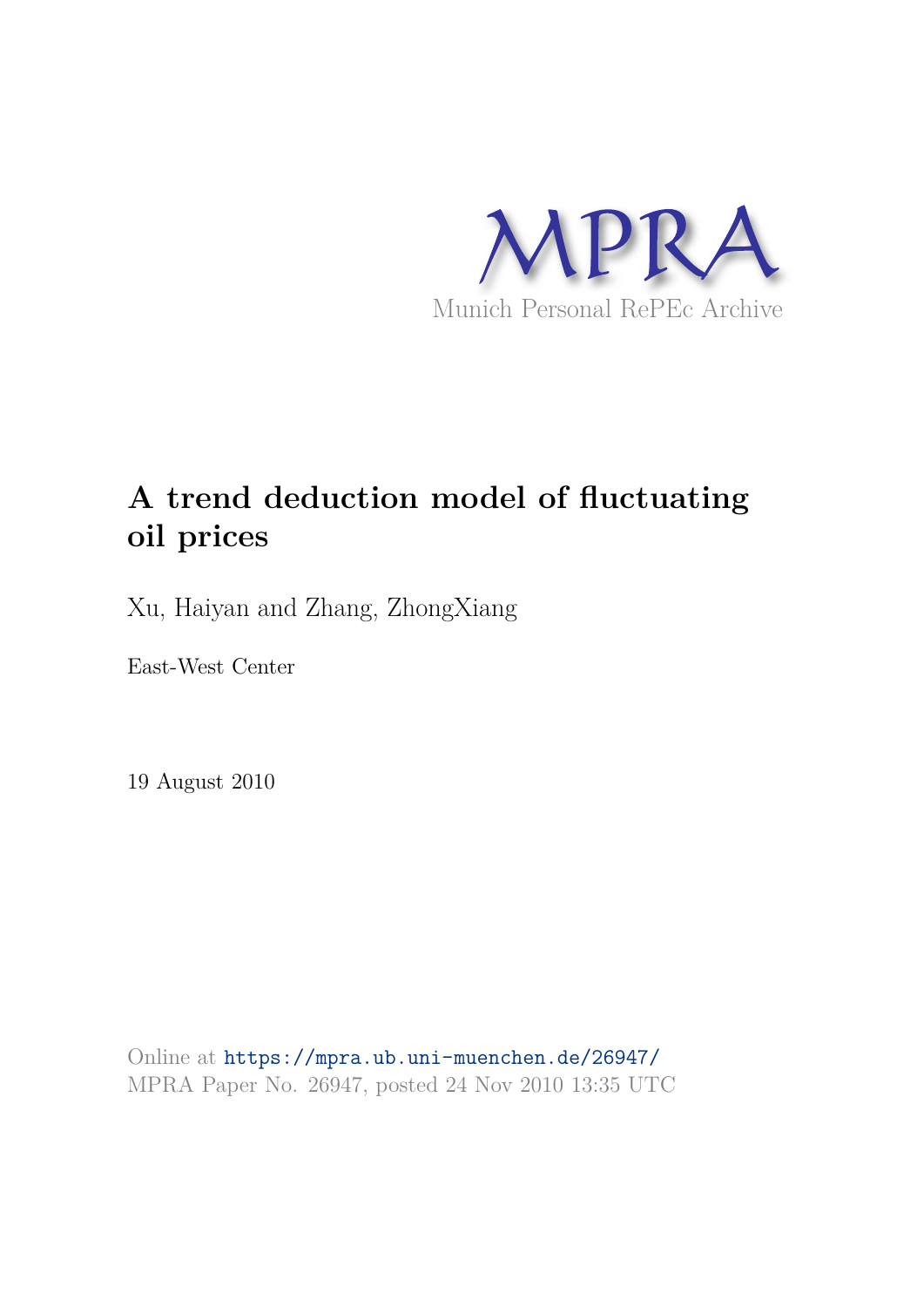# **A Trend Deduction Model of Fluctuating Oil Prices**

Haiyan Xu<sup>a,c</sup> ZhongXiang Zhang<sup>b[\\*](#page-1-0)</sup>

<sup>a</sup> Institute of International Studies, Fudan University, Shanghai 200129, China <sup>b</sup> Research Program, East-West Center, 1601 East-West Road, Honolulu, HI 96848-1601, USA <sup>c</sup> Center for Energy Economics and Strategy Studies, Fudan University, Shanghai, China

### **Abstract**

 $\overline{a}$ 

Crude oil prices have been fluctuating over time and by a large range. It is the disorganization of oil price series that makes it difficult to deduce the changing trends of oil prices in the middleand long-terms and predict their price levels in the short-term. Following a price-state classification and state transition analysis of changing oil prices from January 2004 to August 2009, this paper first verifies that the observed crude oil price series during the soaring period follow a Markov Chain. Next, the paper deduces the changing trends of oil prices by the limit probability of a Markov Chain. We then undertake a probability distribution analysis and find that the oil price series have a log-normality distribution. On this basis, we integrate the two models to deduce the changing trends of oil prices from the short-term to the middle- and long-terms, thus making our deduction academically sound. Our results match the actual changing trends of oil prices, and show the possibility of re-emerging soaring oil prices.

*Keywords:* Oil price; Log-normality distribution; Limit probability of a Markov Chain; Trend deduction model; OPEC

*JEL Classification:* Q41; Q47; C12; C49; F01; O13.

<span id="page-1-0"></span><sup>\*</sup> Corresponding author: ZhongXiang Zhang, Senior Fellow, Research Program, East-West Center, 1601 East-West Road, Honolulu, HI 96848-1601, USA. Tel.: +1-808-944 7265; fax: +1-808-944 7298. E-mail address: ZhangZ@EastWestCenter.org.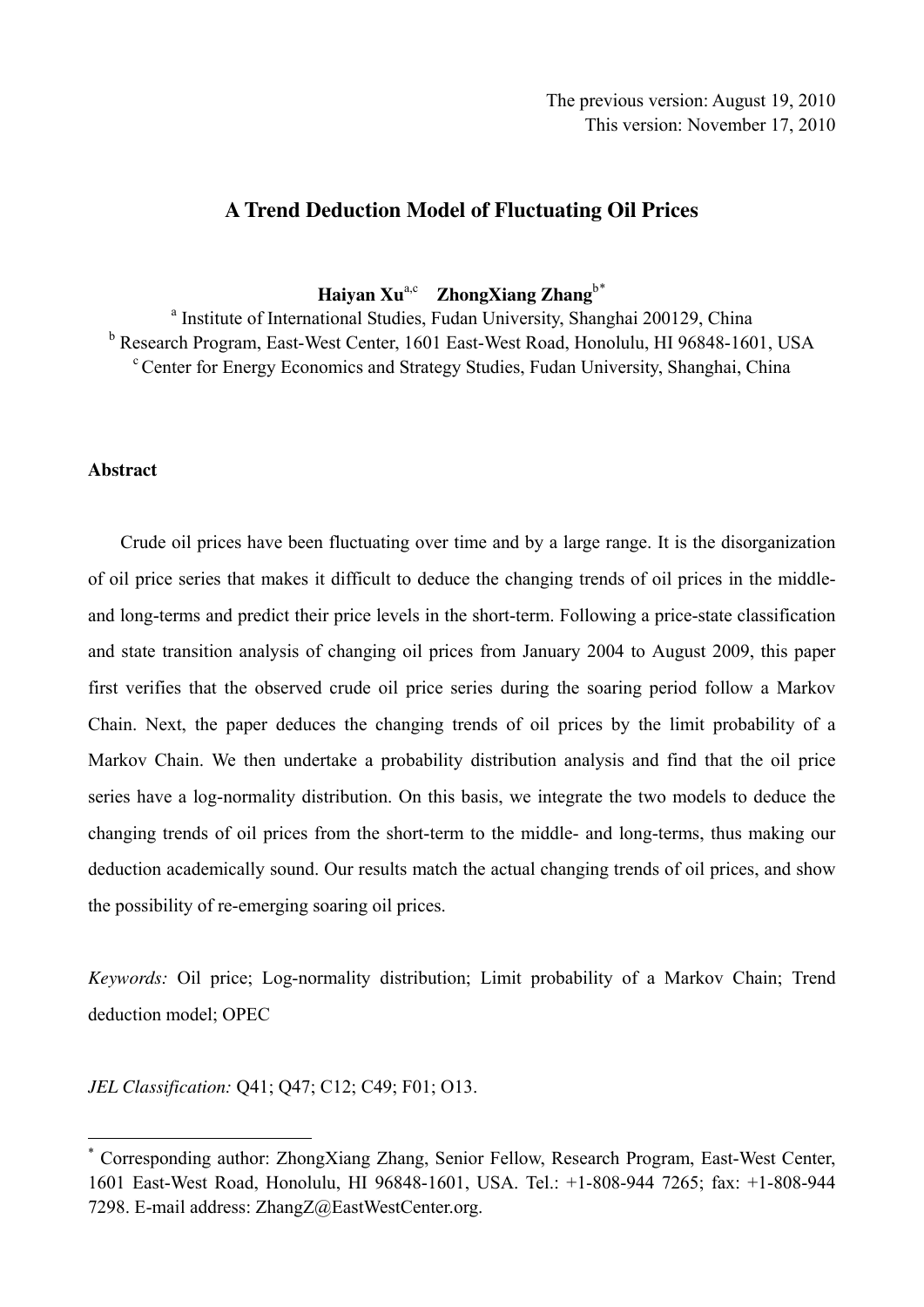### **I. Introduction**

Since 2004, crude oil prices had tended to fluctuate at high level and by a large range. After four-year price soaring, oil prices had been extraordinarily soaring from August 2008 for a half year and then fell straightly to the starting level in early 2004. This was followed by a new round of climbing oil prices to a high level. It is the disorganization of oil price series that makes it difficult to deduce the changing trends of oil prices in the middle- and long-terms and predict their price levels in the short-term.

There have been few studies on crude oil prices based on the application of a Markov Chain. Kosobud and Stokes (1978) have applied a Markov probability model to verify the pattern of "best market share rules", and have concluded that after the Organization of the Petroleum Exporting Countries (OPEC) has taken shape, the probability of conflicts among suppliers has reduced whereas such a probability among consumers has increased. Holmes and Wang (2003) apply a Markov switching model in studying the influence of soaring oil prices on the growth of British GDP, and reach the conclusion that during the increasing period of business cycle the soaring oil prices and growth of GDP are asymmetric to various extent. Wei et al. (2006) have classified the time series of oil prices into three states as increasing by a large range, increasing by a small range and decreasing by a large range states. They identify the duration of each state and conclude that the Markov Chain model is superior to an auto-regression model. Song (2005) has conducted the prediction of oil prices by one-state transition matrix without testing the existence of a Markov Chain and calculating the convergence value of transition state matrix. As a result, the outcome is far from the reality, thus concluding that the Markov method could not predict the evolution of the event perfectly. Vo (2009) discusses a stochastically fluctuating regime of oil market by a Markov transition model to catch the factors which influence oil market, and points out that the fluctuation of oil prices is consistent. All the literatures cited above have not touched on the deduction of trends and prediction of oil prices directly by a Markov Chain. Moreover, none of them recognizes the potential role of the limit probability of a Markov Chain in deducing the trends of oil prices.

In this paper, following a price-state classification and state transition analysis of changing oil prices from January 2004 to August 2009, we first verify that the observed crude oil price series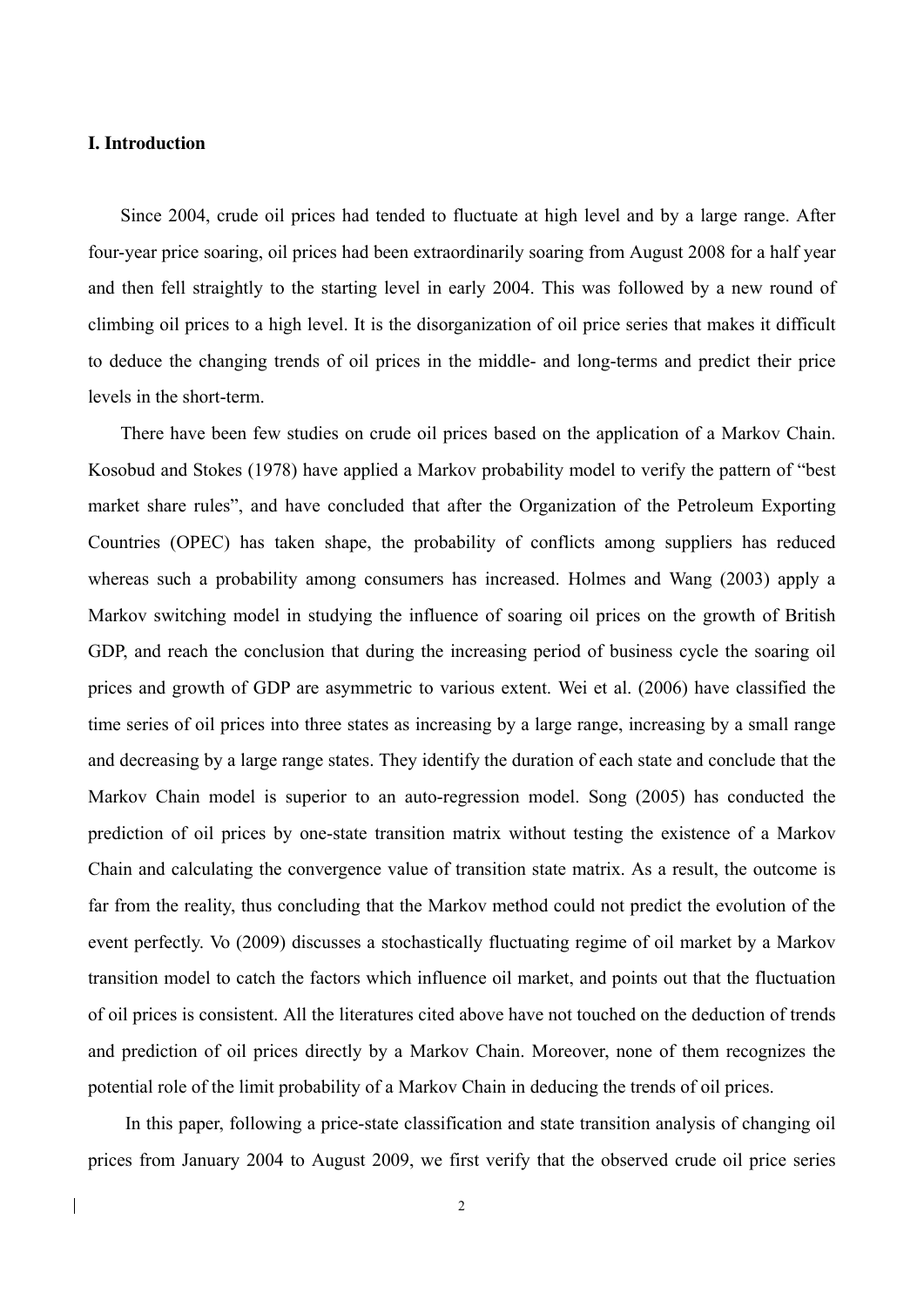during the soaring period follow a Markov Chain. Next, an attempt is made to deduce the changing trends of oil prices by the limit probability of a Markov Chain. We then undertake a probability distribution analysis and find that the oil price series have a log-normality distribution. On this basis, we integrate the two models to deduce the changing trends of oil prices from the short-term to the middle- and long-terms, thus making our deduction academically sound. Our results match the actual changing trends of oil prices that immediately followed the sample period, and show the possibility of re-emerging soaring oil prices.

## **2. The Oil Price Series and Oil Price Transition States**

 $\overline{a}$ 

Appendix [1](#page-3-0) provides the monthly average prices of OPEC basket of crude oils<sup>1</sup> from January 2001 to April 2010. During the 76 months, although the oil price series feature chaotic characteristic, stage-transition states of oil prices can be clearly distinguished. They can be classified as six states: low state, middle-low state, middle state, middle-high state, high state and super-high state. These states constitute the following full space for stochastic events of crude oil prices:

 $(0, 40)$ [40, 60)[60, 80)[80, 100)[100, 120) [120, 140)

 Figure 1 shows a moving process of these six transition states with its main distinguishing features including the occurrence of oil prices extraordinarily soaring or steeply falling.

<span id="page-3-0"></span><sup>1</sup> The OPEC collects price data on a "basket" of crude oils, and uses average prices for these oil streams to develop an OPEC reference price to monitor world oil market conditions. From January 1, 1987 to June 15, 2005, OPEC calculated an arithmetic average of seven crude oil streams, including: Algeria's Saharan Blend, Indonesia Minas, Nigeria Bonny Light, Saudi Arabia Arab Light, Dubai Fateh, Venezuela Tia Juana and Mexico Isthmus (a non-OPEC oil) to estimate the OPEC basket price. At its 136th meeting to review oil markets on June 15, 2005, OPEC decided to change both the composition of the basket and the way that it is calculated. Effective June 16, 2005, OPEC's reference basket now consists of eleven crude streams representing the main export crudes of all member countries, weighted according to production and exports to the main markets. The crude oil streams in the basket are: Saharan Blend (Algeria), Minas (Indonesia), Iran Heavy (Islamic Republic of Iran), Basra Light (Iraq), Kuwait Export (Kuwait), Es Sider (Libya), Bonny Light (Nigeria), Qatar Marine (Qatar), Arab Light (Saudi Arabia), Murban (UAE) and BCF 17 (Venezuela) (OPEC, 2010).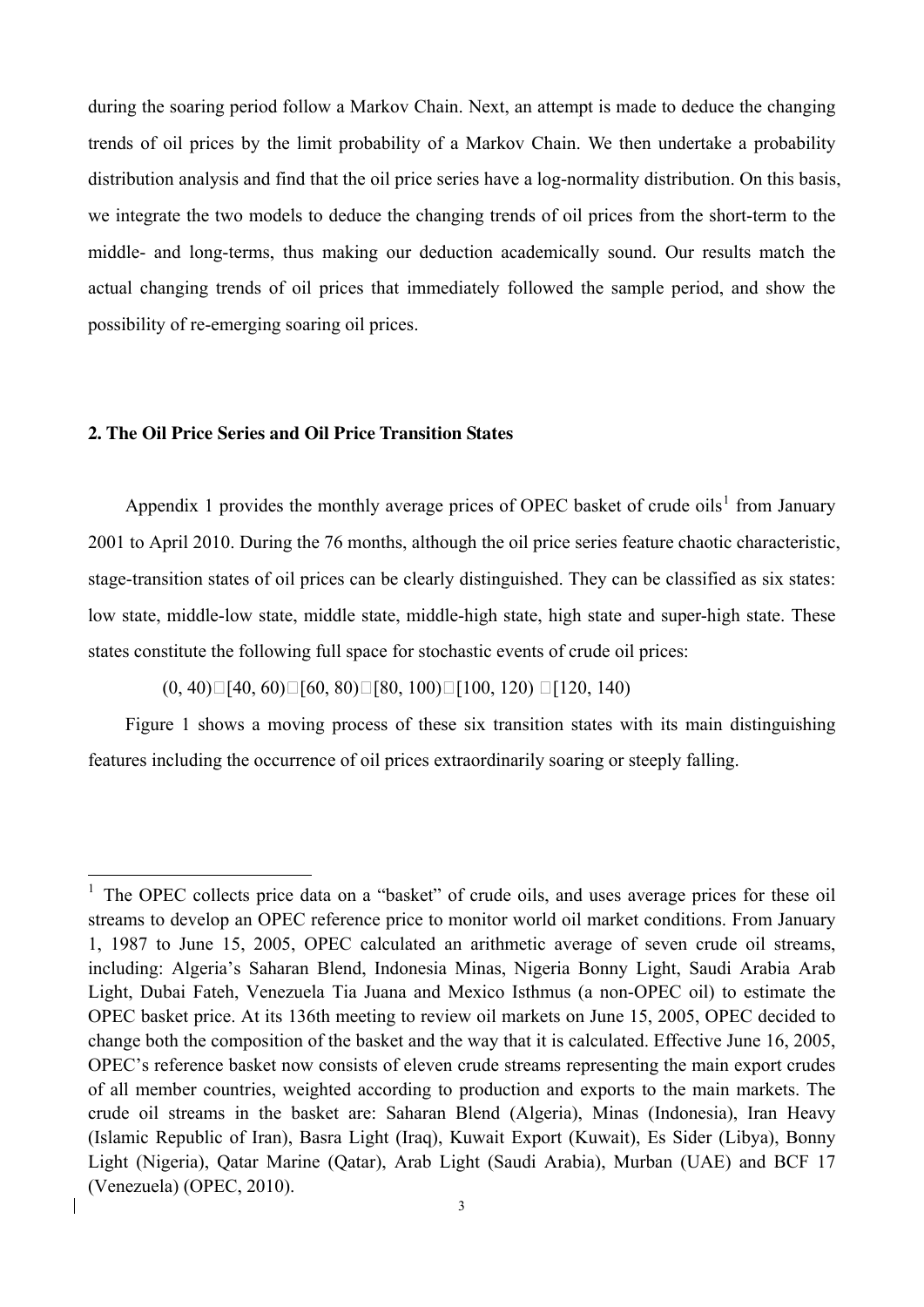

# **Figure 1 Monthly-Average Price of OPEC Basket of Crude Oils from January 2004 to April 2010**

*Source:* Drawn based on data from a compilation based on OPEC (2010).

The weighted average of oil prices is US\$ 60 per barrel. So we treat the [60, 80) interval as a middle state of fluctuating oil prices, the [40, 60) interval as a middle-low state, and the [80, 100) interval as a middle-high state. The three states can be broadly termed as the middle state. By contrast, we treat the (0, 40) interval as a low state of oil prices, the [100, 120) interval as a high state, and the [120, 140) interval as a super-high state. Suppose that E represents oil price state (event). Let E*<sup>l</sup>* represent the (0, 40) interval of low-state oil price, E*ml* the [40, 60) interval, E*m* the [60, 80) interval, E*mh* the [80, 100) interval, E*h* the [100, 120) interval, and E*eh* the [120, 140) interval. The oil price transition process from January 2004 to April 2010 can be then induced as follows:

 $E_l \Longrightarrow E_l \Longrightarrow E_l \Longrightarrow E_l \Longrightarrow E_l \Longrightarrow E_l \Longrightarrow E_{ml} \Longrightarrow E_{ml} \Longrightarrow E_{ml} \Longrightarrow E_l \Longrightarrow E_l \Longrightarrow E_{ml} \Longrightarrow E_{ml}$  $E_{ml} \implies E_{ml} \implies E_{ml} \implies E_{ml} \implies E_{ml} \implies E_{ml} \implies E_{ml} \implies E_{ml} \implies E_{ml} \implies E_{ml} \implies E_{ml} \implies E_{ml} \implies E_{ml} \implies E_{ml} \implies E_{ml} \implies E_{ml} \implies E_{ml} \implies E_{ml} \implies E_{ml} \implies E_{ml} \implies E_{ml} \implies E_{ml} \implies E_{ml} \implies E_{ml} \implies E_{ml} \implies E_{ml} \implies E_{ml} \implies E_{ml} \implies E_{ml} \implies E_{ml} \implies E_{ml} \implies E_{ml$ E*ml* E*m* E*m* E*m* E*m* E*m* E*ml* E*ml* E*ml* E*ml* E*ml* E*ml*  $\Rightarrow$   $E_m \Rightarrow E_m \Longrightarrow E_m \Longrightarrow E_m \Longrightarrow E_m \Longrightarrow E_m \Longrightarrow E_m \Longrightarrow E_m \Longrightarrow E_{mh} \Longrightarrow E_{mh} \Longrightarrow E_{mh} \Longrightarrow E_{mh}$  $E_{mh} \implies E_h \implies E_h \implies E_{eh} \implies E_{eh} \implies E_h \implies E_{mh} \implies E_m \implies E_{ml} \implies E_l \implies E_{ml} \implies E_{ml} \implies E_{mh}$  $\Rightarrow$   $E_m$   $\Rightarrow$   $E_m$   $\Rightarrow$   $E_m$   $\Rightarrow$   $E_m$   $\Rightarrow$   $E_m$   $\Rightarrow$   $E_m$   $\Rightarrow$   $E_m$   $\Rightarrow$   $E_m$   $\Rightarrow$   $E_m$   $\Rightarrow$   $E_m$   $\Rightarrow$   $E_m$ 

There are 76 states and 75 state transitions which constitute an oil price transition process. It looks like a chain linking one state with another. So we call it a state transition chain. In the next section, we will examine its properties.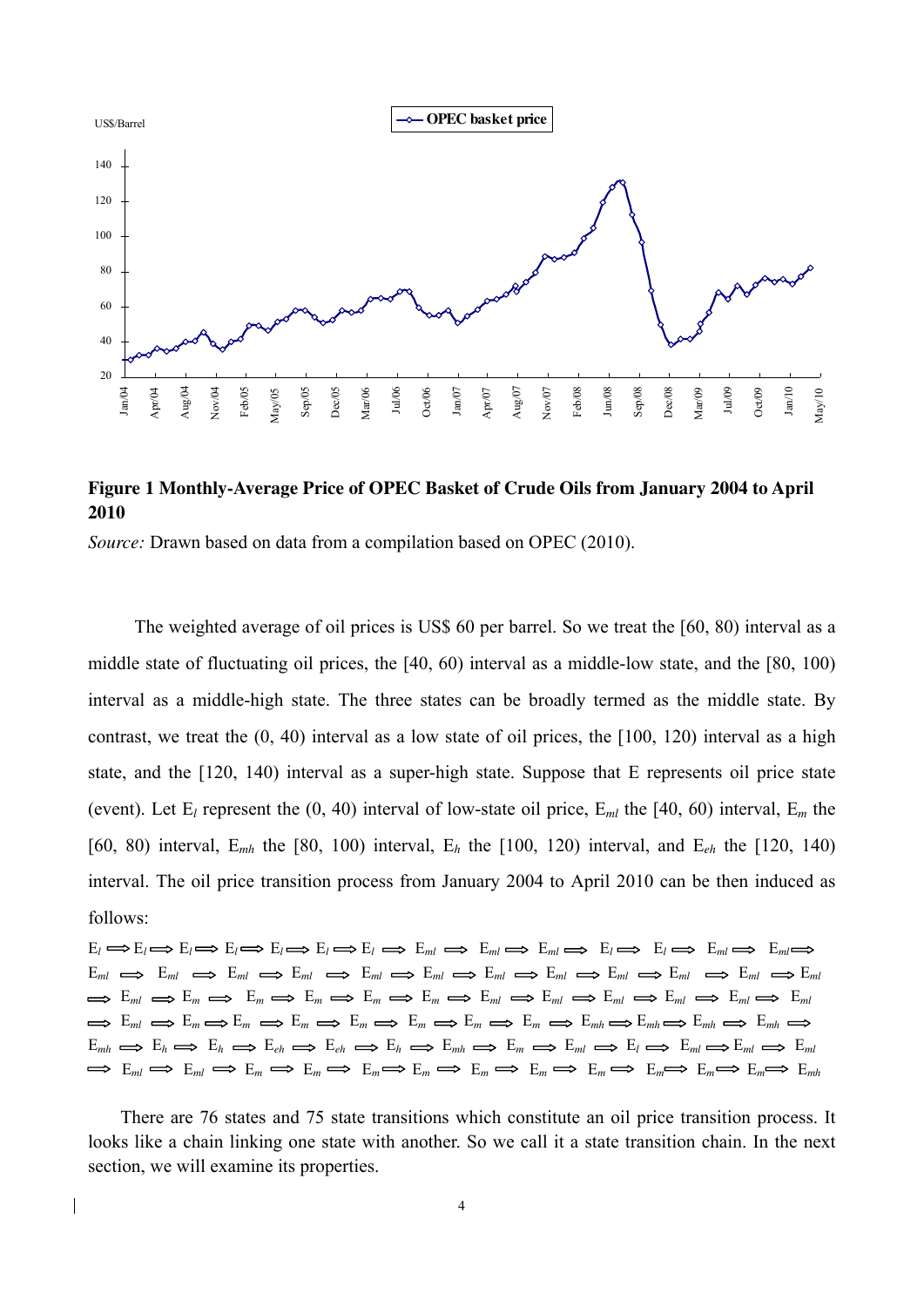### **3. Oil Price State Transition Chain as a Markov Chain**

Table 1 shows the state-transition-frequency matrix of oil-price six state transition chain. This transition chain has a  $\chi^2$  distribution if it follows a Markov Chain. To test this, we use the following formula (Jing, 1985; Xu, 2001):

|                    | $E_l(0, 40)$     | $E_{ml}[40, 60)$ | $E_m[60, 80)$    | $E_{mh}$ [80, 100) | $E_h[100, 120)$  | $E_{eh}$ [120, 140) | $n_{i}$                     |
|--------------------|------------------|------------------|------------------|--------------------|------------------|---------------------|-----------------------------|
| $E_l(0, 40)$       | $\tau$           | $\overline{3}$   | $\boldsymbol{0}$ | $\boldsymbol{0}$   | $\boldsymbol{0}$ | $\boldsymbol{0}$    | $10\,$                      |
| $E_{ml}$ [40, 60)  | $\overline{2}$   | $26\,$           | $\mathfrak{Z}$   | $\boldsymbol{0}$   | $\boldsymbol{0}$ | $\boldsymbol{0}$    | 31                          |
| $E_m[60, 80)$      | $\boldsymbol{0}$ | $\overline{2}$   | 19               | $\sqrt{2}$         | $\boldsymbol{0}$ | $\boldsymbol{0}$    | 23                          |
| $E_{mh}$ [80, 100) | $\boldsymbol{0}$ | $\boldsymbol{0}$ | $\mathbf{1}$     | $\overline{4}$     | $\mathbf{1}$     | $\boldsymbol{0}$    | $\boldsymbol{\delta}$       |
| $E_h[100, 120)$    | $\boldsymbol{0}$ | $\boldsymbol{0}$ | $\boldsymbol{0}$ | $\,1$              | 1                | $\mathbf{1}$        | $\mathcal{S}_{\mathcal{S}}$ |
| $E_{eh}[120, 140)$ | $\boldsymbol{0}$ | $\boldsymbol{0}$ | $\boldsymbol{0}$ | $\boldsymbol{0}$   | $\mathbf{1}$     | $\mathbf{1}$        | $\overline{c}$              |
| $n_{.j}$           | 9                | 31               | 23               | $\overline{7}$     | $\mathfrak{Z}$   | 2                   | $n=75$                      |

**Table 1 State Transition Frequency of Oil Prices from January 2004 to April 2010** 

$$
\chi^2 = \sum_{i=1}^m \sum_{j=1}^m \frac{(n_{ij} - n_{i.}n_{.j}/n)^2}{(n_{i.}n_{.j}/n)}
$$
(1)

where  $n_i$ .  $(i = 1, 2, \dots, m)$ , and  $n_{i,j}$   $(j = 1, 2, \dots, 6)$  are the frequency of state *i* and state *j*, respectively. This has a  $\chi^2$  distribution with  $(m-1)^2$  degrees of freedom, where *m* refers to the number of states. The test results are reported in Table 2.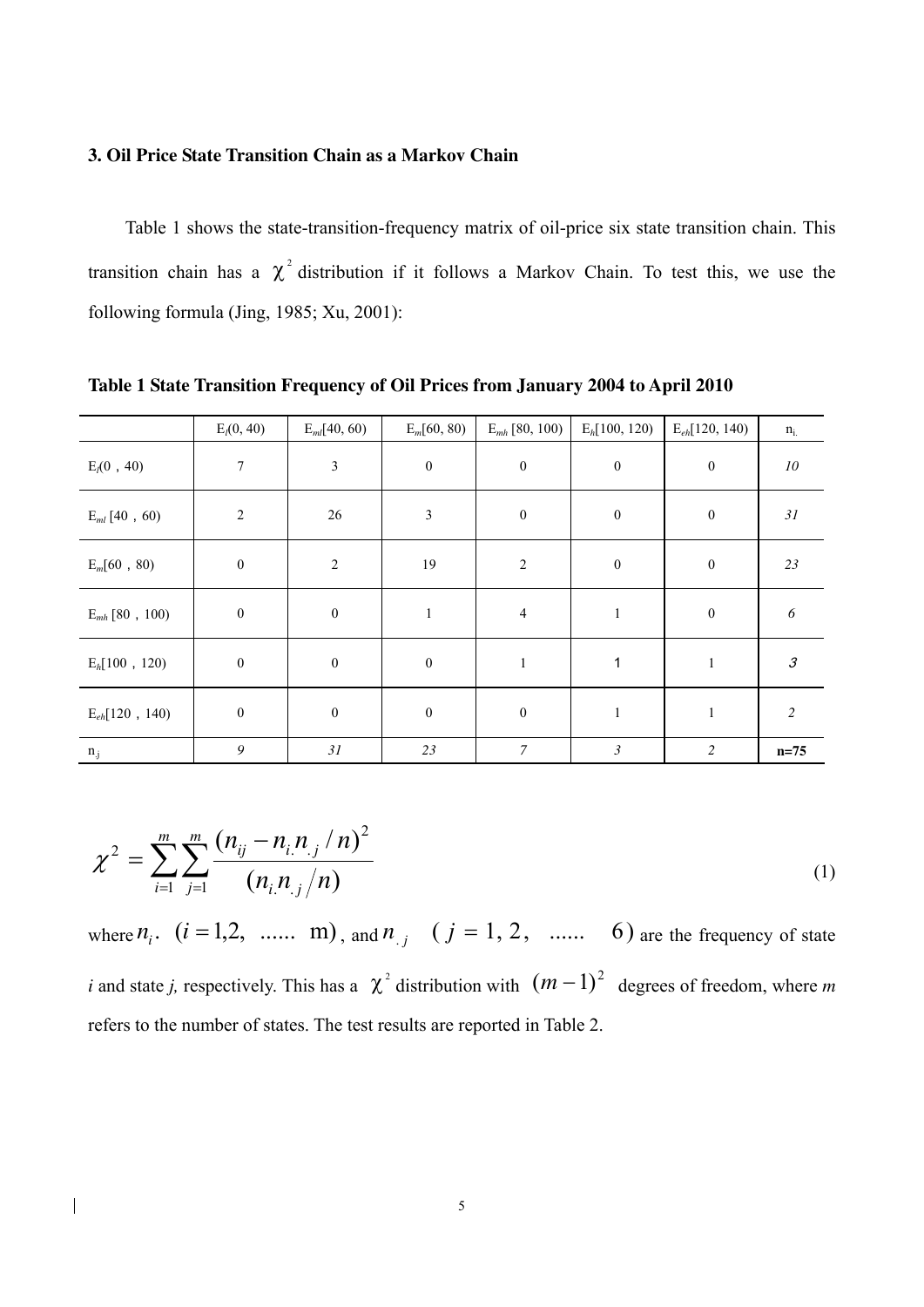| $(n_{ij} - n_{i} n_{j}/n)^{2}$<br>$\frac{\frac{1}{n_i}n_{i,j}}{n}$ | $j=1(E_l)$ | $j=2(E_{ml})$ | $j=3(E_m)$ | $j=4$ (E <sub>mh</sub> ) | $j=5(E_h)$ | j=6 $(E_{eh})$ |
|--------------------------------------------------------------------|------------|---------------|------------|--------------------------|------------|----------------|
| $(E_l)$<br>$i=1$                                                   | 28.0333    | 0.3108        | 3.0667     | 0.9333                   | 0.4000     | 0.2667         |
| $(E_{ml})$<br>$i=2$                                                | 0.7953     | 13.5709       | 4.4534     | 2.8933                   | 1.2400     | 0.8267         |
| $(E_m)$<br>$i=3$                                                   | 2.7600     | 5.9274        | 20.2348    | 0.0100                   | 0.9200     | 0.6133         |
| $(E_{mh})$<br>$i=4$                                                | 0.7200     | 2.4800        | 0.3835     | 21.1314                  | 2.4067     | 0.1600         |
| $i=5$<br>$(E_h)$                                                   | 0.3600     | 1.2400        | 0.9200     | 1.8514                   | 6.4533     | 10.5800        |
| $i=6$<br>$(E_{eh})$                                                | 0.2400     | 0.8267        | 0.6133     | 0.1867                   | 10.5800    | 16.8033        |
| $\sum^m$<br>$\overline{i=1}$                                       | 32.9086    | 24.3557       | 29.6717    | 27.0062                  | 22.0000    | 29.2500        |
| $\sum_{i=1}^{m} \sum_{i=1}^{m}$<br>$i=1$ $j=1$                     |            |               |            |                          |            | 165.1922       |

**Table 2**  $\chi^2$  Testing Results of Crude Oil-Price State Transition Chain

With  $m=6$ , so the degrees of freedom $(m-1)^2 = (6-1)^2 = 25$ . Using a 5% significance level (that is,  $\alpha = 0.05$ ), and referring to the  $\chi^2$  tables with 25 degrees of freedom, we find that  $\chi^2$ <sup>(25,  $\alpha = 0.05$ ) = 37.7. The observed value of the sample statistics  $\chi^2$  is 165.1922, much</sup> higher than  $\chi^2$ <sub>(25,  $\alpha=0.05$ )</sub> = 37.7. Thus, we reject the null hypothesis that states are independent. As a result, it confirms that a state transition chain of OPEC basket of crude oil prices from January 2004 to April 2010 follows a Markov Chain.

# **4. Taking the Limit Probability of a Markov Chain to Induce the Changing Trends of Oil Prices in the Middle- and Long-Terms**

Fisz (1980) and Wang (1979) discuss the Ergodic Theorem of a Markov Chain. Its connotation is that in a Markov Chain when the number of the transition steps is large enough, the transition probability from any particular state  $E_i$  will eventually get stabilized at its limit value  $P_j$ . Thus  $P_j$  is called a limit probability. At that point, the row vectors of the state transition matrix are all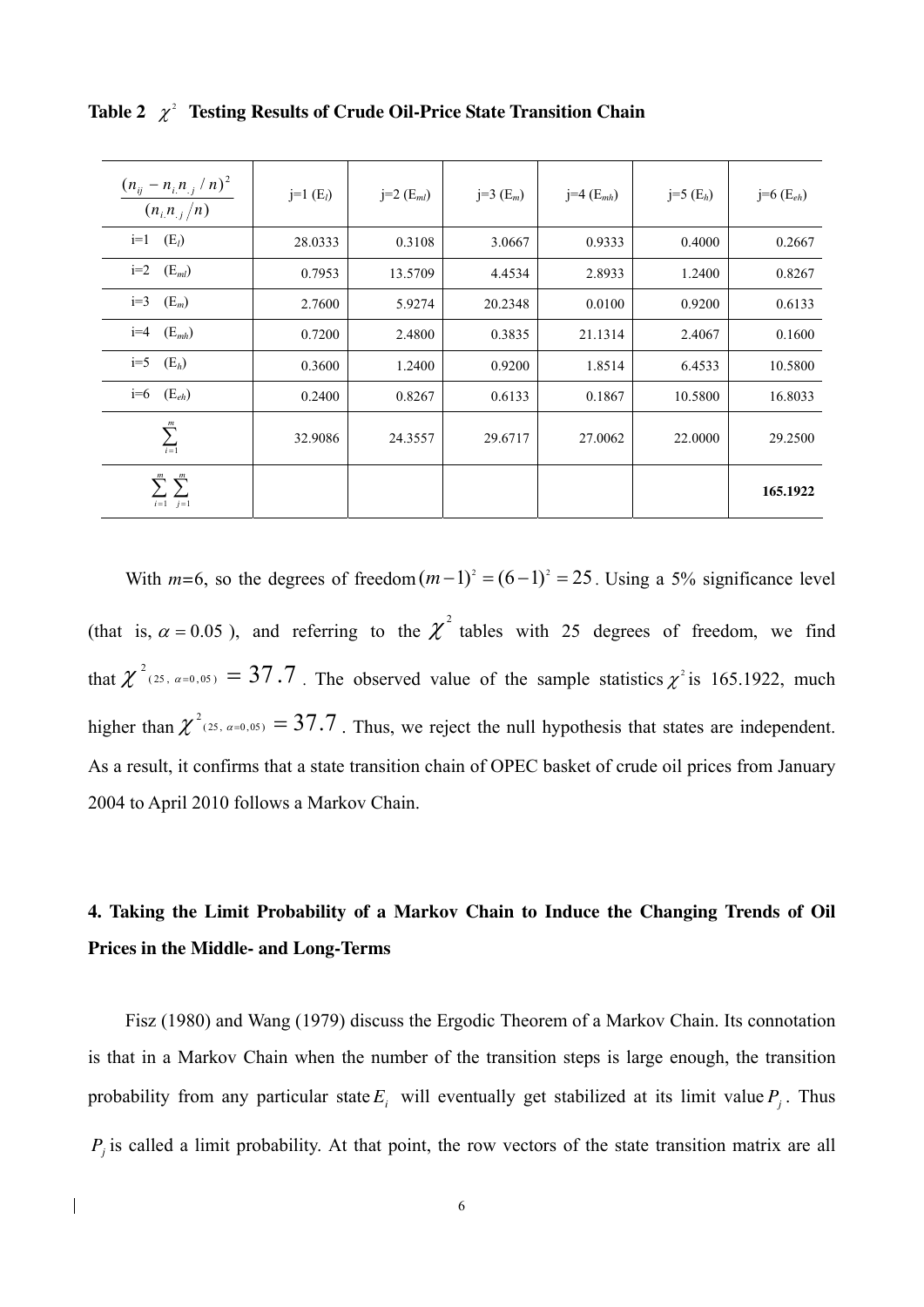equal, indicating that the state transition process has been at the steady state.

Let  $Z_{(1)}$  represent the first-stage transition matrix and  $Z_{(n)}$  represent the n-th stage transition matrix. Their link is given as follows:

$$
Z_{(n)} = Z_{(1)}^{n} \tag{2}
$$

As this power continues, it will tend to its limit. This essentially provides a method to approach limit (Fisz, 1980; Lu, 1987; Arimoto, 1985).

Having each element  $n_{ij}$  of respective row from Table 1 divided by the sum of its row  $(n_i)$ , then we obtain the first-stage state transition matrix:

|                                                                            | $\begin{array}{ccccccccc} & & E_{_I} & & E_{_m} & & E_{_m} & & E_{_m} & & E_{_m} \ & E_{_I} & [0.7000 & 0.3000 & 0.0000 & 0.0000 & 0.0000 & 0.0000] \end{array}$ |  |  |  |
|----------------------------------------------------------------------------|------------------------------------------------------------------------------------------------------------------------------------------------------------------|--|--|--|
|                                                                            | $E_{m}$   0.0645 0.8387 0.0968 0.0000 0.0000 0.0000                                                                                                              |  |  |  |
| $Z_{\text{on}} = E_{\text{m}}$ (0.0000 0.0870 0.8261 0.0870 0.0000 0.0000) |                                                                                                                                                                  |  |  |  |
|                                                                            | $E_{m}$   0.0000 0.0000 0.1667 0.6667 0.1667 0.0000                                                                                                              |  |  |  |
|                                                                            | $E_{\kappa}$ 0.0000 0.0000 0.0000 0.3333 0.3333 0.3333                                                                                                           |  |  |  |
|                                                                            | $E_{\scriptscriptstyle{ab}}$   0.0000 0.0000 0.0000 0.0000 0.5000 0.5000                                                                                         |  |  |  |

Similarly, we can derive the second-stage state transition matrix, …, and the convergence state

transition matrix as follows:

|                                                                                                                               | $\begin{array}{ccccccccc} & & E & & E_{m} & & E_{m} & & E_{n} & & E_{n} & & E_{n} \ & E_{i} & [0.5094 & 0.4616 & 0.0290 & 0.0000 & 0.0000 & 0.0000 & 0.0000] \end{array}$ |  |  |  |
|-------------------------------------------------------------------------------------------------------------------------------|---------------------------------------------------------------------------------------------------------------------------------------------------------------------------|--|--|--|
|                                                                                                                               | $E_{m}$ 0.0993 0.7312 0.1611 0.0084 0.0000 0.0000                                                                                                                         |  |  |  |
| $Z_{_{(1)}}^2 = E_{_{m}}^2$ 0.0056 0.1448 0.7053 0.1298 0.0145 0.0000<br>$E_{_{m}}$ 0.0000 0.0145 0.2488 0.5145 0.1667 0.0556 |                                                                                                                                                                           |  |  |  |
|                                                                                                                               |                                                                                                                                                                           |  |  |  |
|                                                                                                                               | $E_{h}$ 0.0000 0.0000 0.0556 0.3333 0.3333 0.2778                                                                                                                         |  |  |  |
|                                                                                                                               | $E_{\scriptscriptstyle{A}}$   0.0000 0.0000 0.0000 0.1667 0.4167 0.4167                                                                                                   |  |  |  |

**……….** 

|                                                                                                                    | $E_{i}$ $E_{m}$ $E_{m}$ $E_{m}$ $E_{m}$ $E_{m}$ $E_{n}$ $E_{n}$ $E_{n}$<br>$E_{n}$ $E_{n}$ $E_{n}$ $E_{n}$<br>$E_{0.0634}$ $0.2948$ $0.3281$ $0.1712$ $0.0856$ $0.0571$ |  |  |  |
|--------------------------------------------------------------------------------------------------------------------|-------------------------------------------------------------------------------------------------------------------------------------------------------------------------|--|--|--|
|                                                                                                                    | $E_{m}$ 0.0634 0.2948 0.3281 0.1712 0.0856 0.0571                                                                                                                       |  |  |  |
| $Z_{(1)}^{256} = E_m$ 0.0634 0.2948 0.3281 0.1712 0.0856 0.0571<br>$E_m$ 0.0634 0.2948 0.3281 0.1712 0.0856 0.0571 |                                                                                                                                                                         |  |  |  |
|                                                                                                                    |                                                                                                                                                                         |  |  |  |
|                                                                                                                    | $E_{h}$   0.0634 0.2948 0.3281 0.1712 0.0856 0.0571                                                                                                                     |  |  |  |
|                                                                                                                    | $E_{ab}$ $\begin{bmatrix} 0.0634 & 0.2948 & 0.3281 & 0.1712 & 0.0856 & 0.0571 \end{bmatrix}$                                                                            |  |  |  |

The row-vector, which has been converged to the same value, is the Markov Chain's limit probability of oil price series. It implies that the oil price series have become stabilized after a continuous state transition process. At the moment,  $P_i$  refers to the probability of each state  $E_{ij}$  in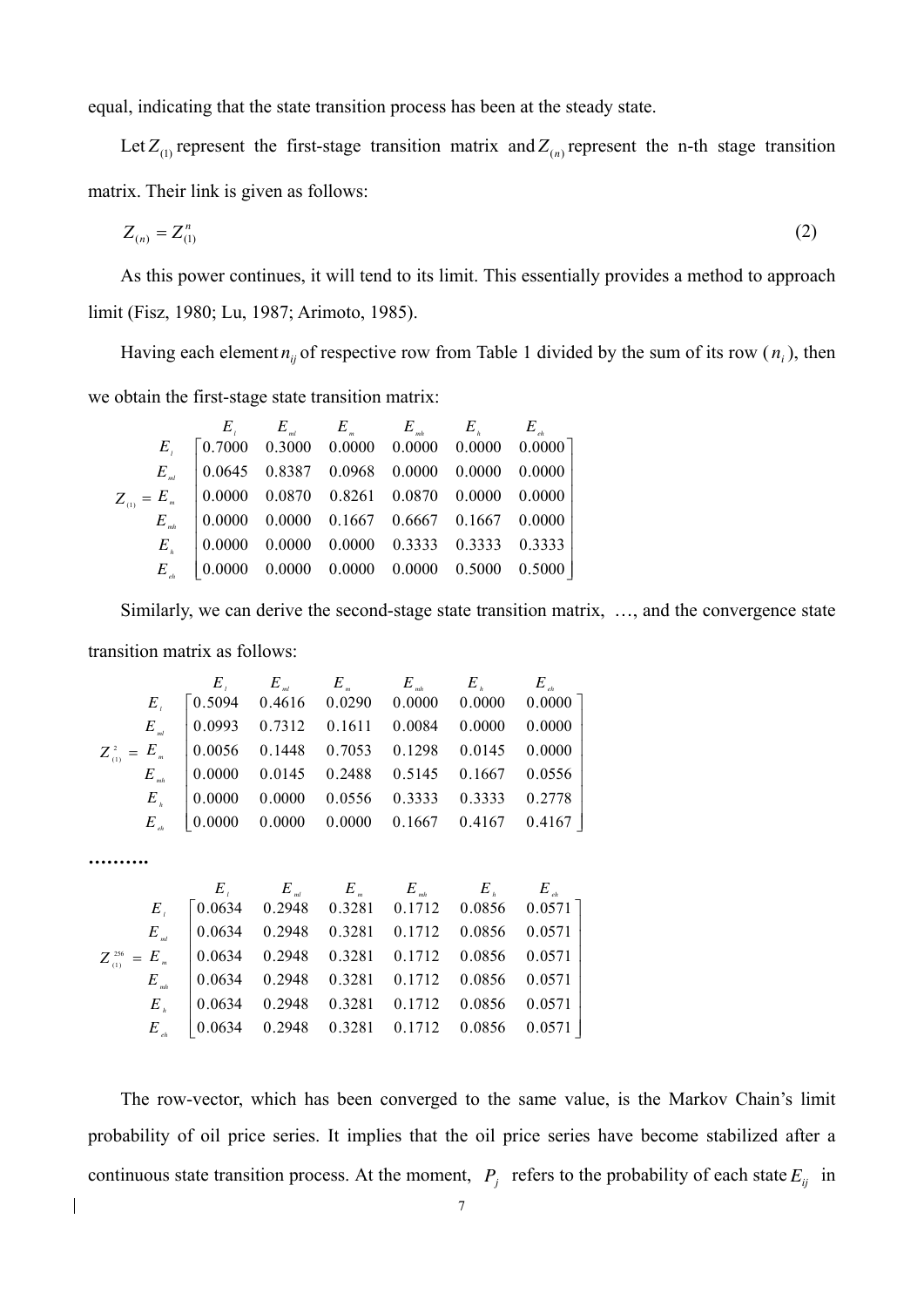the whole process. In other words, it means the share and proportion of each state  $E_{ij}$  in the ultimate state of the series. This convergence process is the changing trends of crude oil prices, and the row-vector as the limit probability is the ultimate state of oil price series. It is expressed as follows:

 $E_l(0, 40)$   $E_m[40, 60)$   $E_m[60, 80)$   $E_{mh}[80, 100)$   $E_h[100, 120)$   $E_{eh}[120, 140)$  $\begin{bmatrix} 0.0634 & 0.2948 & 0.3281 & 0.1712 & 0.0856 & 0.0571 \end{bmatrix}$  of Markov Chain Limit Probability Value

This limit probability vector indicates the ultimate probability of six states in the crude oil price series or the ultimate proportion of them in the crude oil price series. The probability of low level state  $E_l(0, 40)$  is 0.0634, meaning that the proportion in the series is 6.34%; the probability of middle-low level state  $E_{ml}$  [40, 60) is 0.2948, the proportion is 29.48%; the probability of middle level state  $E_m$  [60, 80) is 0.3281, the proportion is 32.81%; the probability of middle-high level state  $E_{mk}$  [80, 100) is 0.1712, the proportion is 17.12%; the probability of high level state  $E_h[100, 120]$  is 0.0856, the proportion is 8.56%; the probability of super-high level state  $E_{eh}$ [120, 140) is 0.0571, the proportion is 5.71%, respectively.



**Figure 2 The Limit Probability of OPEC Monthly-Average Crude Oil Prices** 

Figure 2 illustrates the ultimate states of oil prices, which are revealed by a Markov Chain. It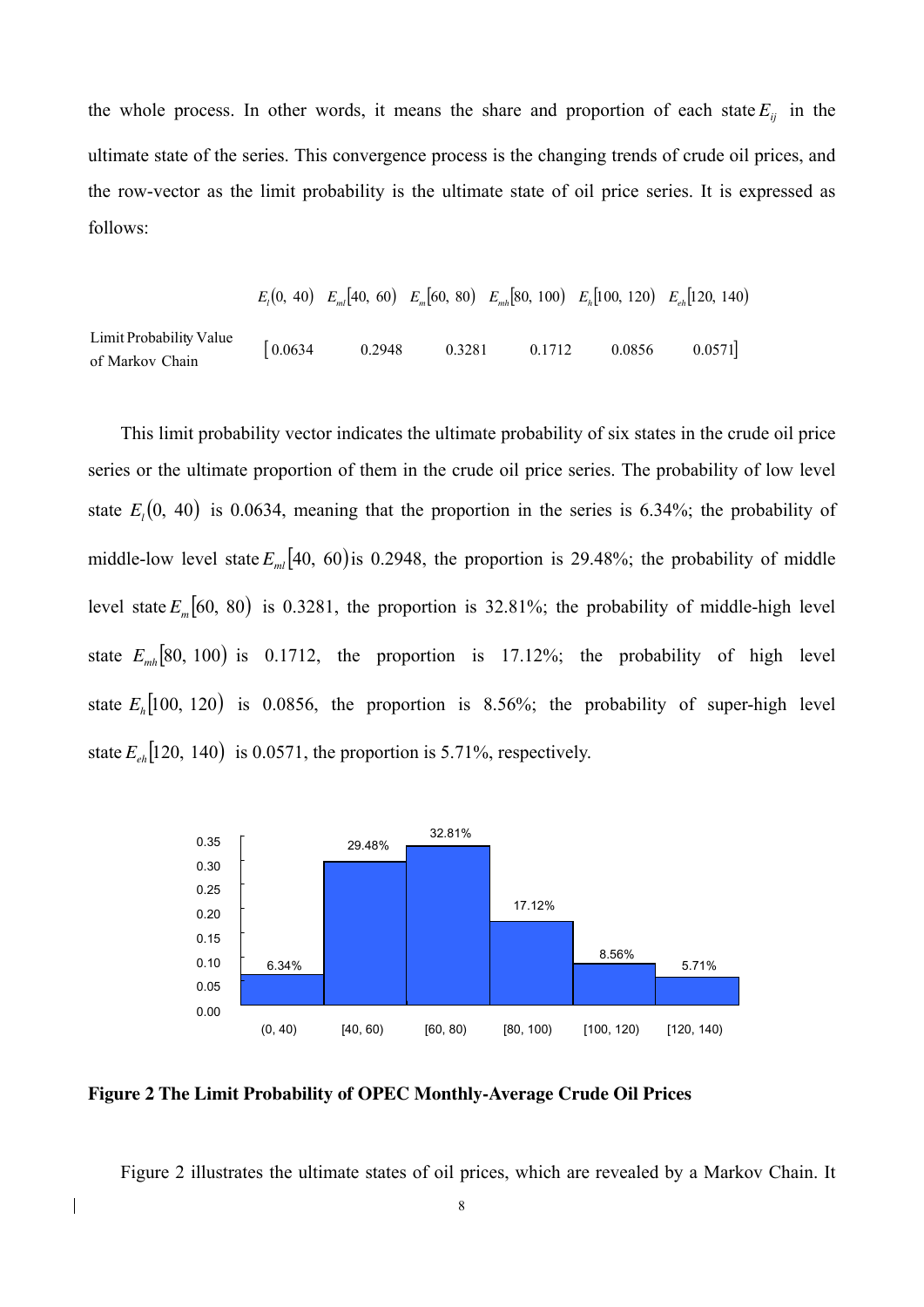can be seen that the limit probabilities of a Markov Chain constitute a full-probability interval, in which middle states (including middle-low state, middle state and middle-high state) dominate, accounting for 79.41%. By contrast, the low state accounts for 6.34%, and high state and super-high state together account for 14.27%, respectively.

#### **5.** T**he Probability Distribution of the Changing Trends of Oil Prices in the Short-Term**

The limit probability of oil-price state transition chain as a Markov Chain is the ultimate state of oil price series. It approximates the changing trends of oil price in the medium- and long-terms, but not in the short-term. Generally speaking, an actual distribution of oil price series reflects the short-term changing trends of oil prices. We have replaced an actual distribution by a probability simulation of actual oil price distribution. Thus it has a more generalized implication and is more academically sound.



**Figure 3 A Distribution of Crude Oil Prices from January 2004 to April 2010** 

As shown in Figure 3, the distribution of oil prices inclines toward the left of the whole interval. The hypothesis test of this distribution confirms that oil price series conform to a log-normality distribution<sup>[2](#page-9-0)</sup>. The function of a log-normality distribution is as follows:

$$
f(x) = \begin{cases} \frac{1}{x\sigma\sqrt{2\pi}} \exp\left[-\frac{(\ln x - a)^2}{2\sigma^2}\right], & x > 0, \\ 0, & x \le 0 \end{cases}
$$
 (3)

<span id="page-9-0"></span><sup>&</sup>lt;sup>2</sup> The confirmation of probability distribution is undertaken in Excel.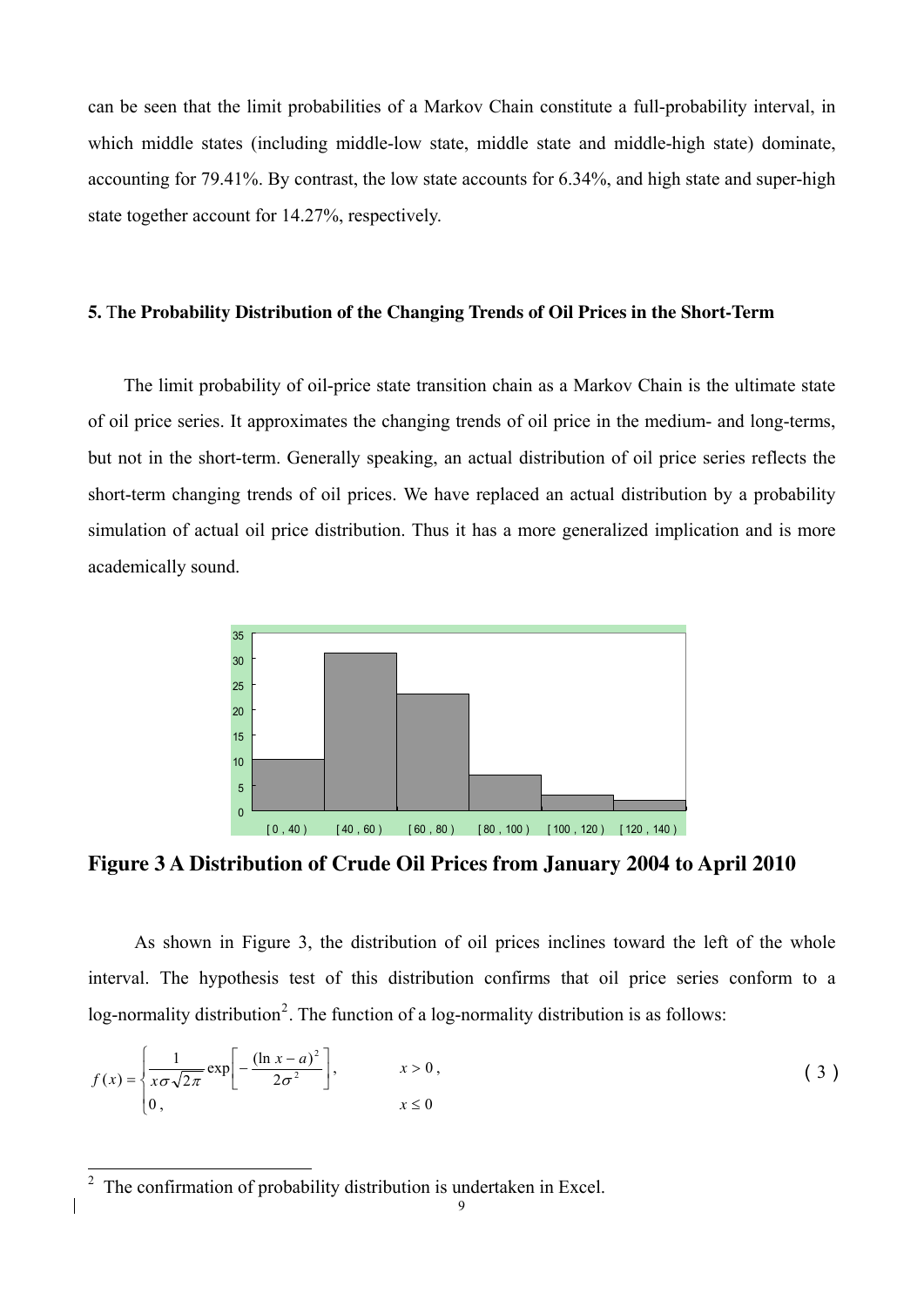where *a* and  $\sigma$  as the mathematical characteristics of a log-normality distribution are the mathematical expectation value and average variance, respectively. They refers to the average value and average variance of  $\ln x$  when the statistics get logarithmic, and are estimated to be that

 $x_{\text{ln}x} = 4.0570$ ,  $s_{\text{ln}x}^2 = 0.1297$ ,  $s_{\text{ln}x} = 0.3601$ .

 Because mathematical statistics reveal trends from a batch of statistics, hence the frequency of one sample in each interval cannot be too small. Statistically speaking, it is considered appropriate to take the frequency of each interval  $\mu \ge 5$ . Given that the frequency of the (0, 20) interval is zero, therefore it needs to be combined with the [20, 40) interval. Meanwhile, the frequencies of the [100, 120), [120, 140) and [140, 160) intervals are three, two and zero, respec tively, so that they should be merged together as well.

probability distribution function as an integrand function, we can then calculate the probability value of each interval as follows: Taking the end-point value of an interval as upper and lower limits while considering

$$
p_i = \int_{\text{the lower limit of interval}}^{\text{the upper limit of interval}} \frac{1}{x\sigma\sqrt{2\pi}} \exp\left[-\frac{(\ln x - a)^2}{2\sigma^2}\right] dx
$$
 (4)

For the  $\chi^2$  test, we use

$$
\chi^2 = \sum_{i=1}^m \frac{(f_i - np_i)^2}{np_i} \tag{5}
$$

# Table 3  $\chi^2$  Testing Values of a Log-normality Distribution

|                               |         |          |          |           |        |               | The boundary values of |                                 |                                    |                 |
|-------------------------------|---------|----------|----------|-----------|--------|---------------|------------------------|---------------------------------|------------------------------------|-----------------|
| Price                         | [0, 40) | [40, 60) | [60, 80) | [80, 100) | >100   | The<br>sum of |                        |                                 | $\chi^2$ distribution at different |                 |
| interval                      |         |          |          |           |        | testing       |                        |                                 | significant levels                 |                 |
|                               |         |          |          |           |        | values        |                        | (the degrees of freedom $m=2$ ) |                                    |                 |
|                               |         |          |          |           |        |               | $\alpha = 0.3$         | $\alpha = 0.1$                  | $\alpha = 0.05$                    | $\alpha = 0.01$ |
| Log-normality<br>distribution | 0.2164  | 0.0698   | 0.1942   | 0.4691    | 0.0011 | 0.9506        | 2.401                  | 4.61                            | 5.99                               | 9.21            |

| The test results are given in Table 3. We can see |  |  |  |  |  |
|---------------------------------------------------|--|--|--|--|--|
|---------------------------------------------------|--|--|--|--|--|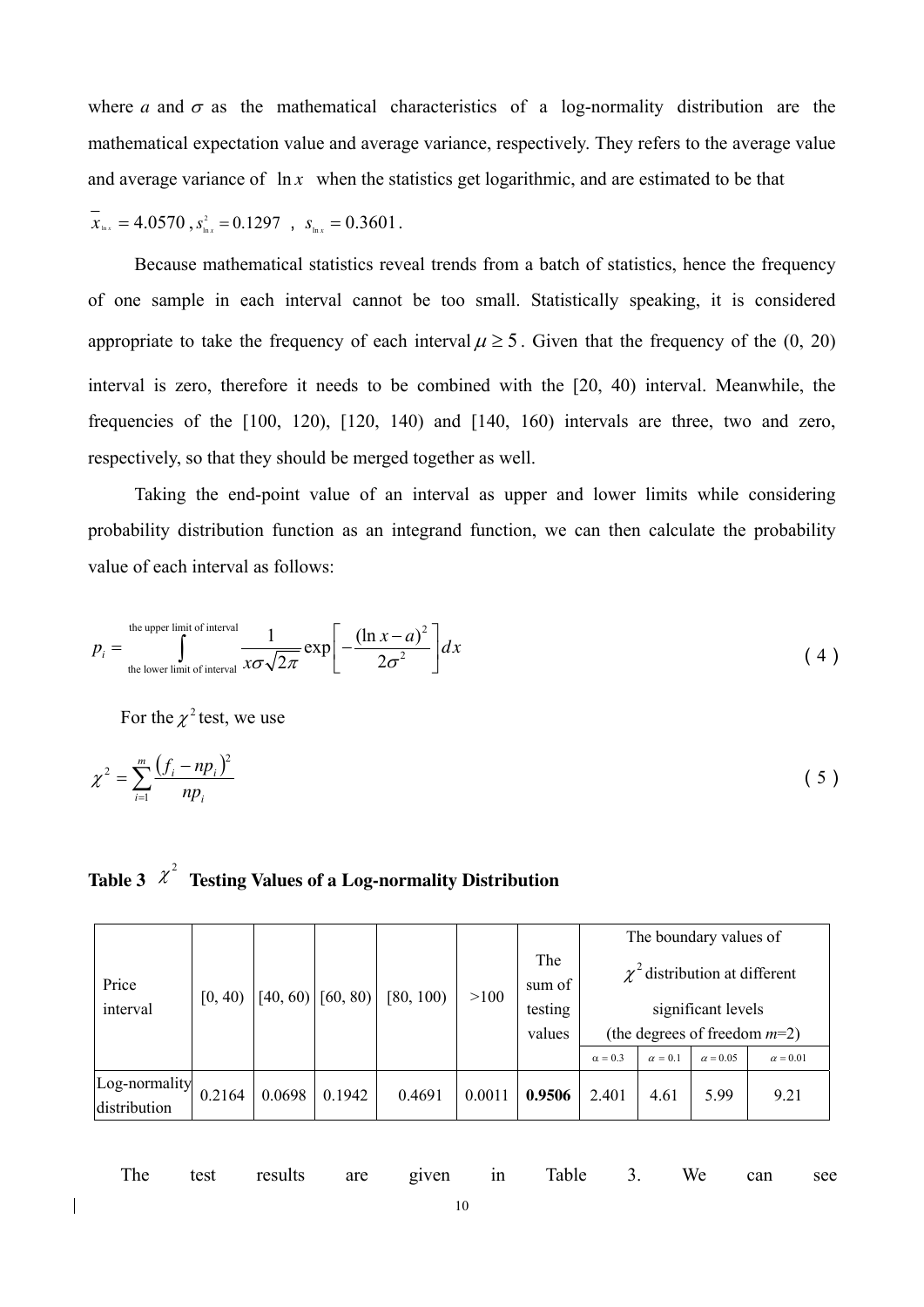that  $\chi^2_{\text{log-normality}} = 0.9506 < \chi^2_{(2,0.05)} = 5.99$  and  $< \chi^2_{(2,0.1)} = 4.61$ , even 2  $(2,0.05)$  $\chi^2_{\text{log}-normality}$  = 0.9506 <  $\chi^2_{(2,0.05)}$  = 5.99 and <  $\chi^2_{(2,0.1)}$  =

that  $\chi^2_{\text{log-normality}} = 0.9506 < \chi^2_{(2,0.3)} = 2.401$ . Therefore, the log-normality distribution fits into the actual distribution of oil prices very well.  $\chi^2_{\text{log}-normality} = 0.9506 < \chi^2_{(2,0.3)} =$ 

In the following sections, all the discussions are based on a log-normality distribution. Substituting  $x_{\ln x} = 4.0570$ ,  $s_{\ln x}^2 = 0.1297$  and  $s_{\ln x} = 0.3601$  in equation (4) yields the following log-normality distribution:

$$
f(x) = \frac{1}{0.3601\sqrt{2\pi}x} \exp\left[-\frac{(\ln x - 4.0570)^2}{2 \times 0.1297}\right]
$$
  
= 
$$
\frac{1}{0.9026x} \exp\left[-\frac{(\ln x - 4.0570)^2}{0.2594}\right]
$$
 (6)

Substituting the end-point value of each interval,

$$
p_{i} = \int_{x_{i}}^{x_{i}+20} \frac{1}{0.9026x} \exp\left[-\frac{(\ln x - 4.0570)^{2}}{0.2594}\right] dx, \quad x_{i} = 0, 20, \dots, 120, \dots \tag{7}
$$

we have the respective probability value of each interval, as given in Table 4. Then plotting the statistics from Table 4, we yield a fitting map for a probability distribution function of oil price series as shown in Figure 4.

#### **Table 4 Probability Values of Observed Oil Prices**

| Observed     | (0, 20) | [20, 40) | [40, 60) | [60, 80) | [80, 100) | [100, 120) | 120, 140 | 140, 160 | >200       |
|--------------|---------|----------|----------|----------|-----------|------------|----------|----------|------------|
| interval     |         |          |          |          |           |            |          |          |            |
| Probability  |         |          |          |          |           |            |          |          |            |
| value of the | 0.00160 | 0.15168  | 0.38797  | 0.27536  | 0.11941   | 0.04272    | 0.01424  | 0.00467  | 0.00028    |
| interval     |         |          |          |          |           |            |          |          |            |
| Observed     |         |          |          |          |           |            |          |          |            |
| prices       | 20      | 40       | 60       | 80       | 100       | 120        | 140      | 160      | <b>200</b> |
| Accumulated  |         |          |          |          |           |            |          |          |            |
| probability  | 0.00160 | 0.15329  | 0.54125  | 0.81661  | 0.93602   | 0.97875    | 0.99299  | 0.99765  | 0.99972    |
| value        |         |          |          |          |           |            |          |          |            |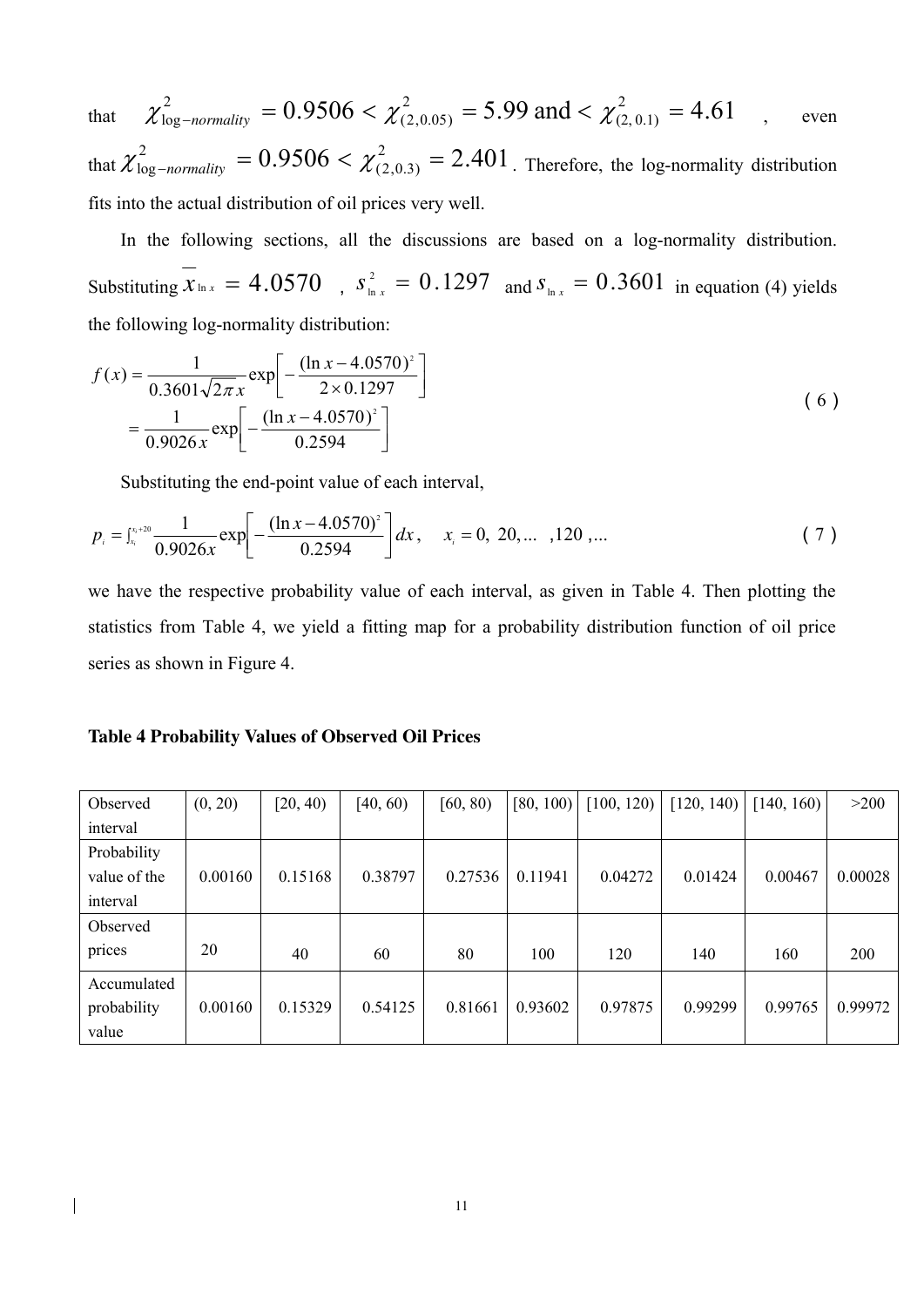

**Figure 4 Probability Distribution of Monthly-Average Prices of OPEC Basket of Crude Oils from January 2004 to April 2010** 

As shown in Table 4, the probability of oil prices falling in the interval of US\$ 20-40 per barrel is 0.15168, 0.38797 in the interval of US\$ 40-60 per barrel, 0.27536 in the interval of US\$ 60-80 per barrel, 0.11941 in the interval of US\$ 80-100 per barrel respectively, whereas the probability of oil prices higher than US\$ 100 per barrel is 0.06398. By contrast, the probability of oil prices below 20 US\$/barrel is merely 0.16%. This probability distribution of oil prices puts the probability of recent oil prices in the range of US\$ 20 to US\$ 120 per barrel at 0.97715. It can be labeled as an inevitable event. The probability of oil prices in the interval of US\$ 20-100 per barrel is 0.93442. It is a fairly high probability event. By contrast, the probability of oil prices over 140 US\$/barrel is 0.00701. It is a low probability event. The probability of oil prices over 200 US\$/barrel is 0.00028. It is almost an impossible event. However, it should be pointed out that this probability distribution fittings are based on the recent statistics so that they only reveal recent changes in oil prices. Thus, this deduction is only meaningful for the recent changing trends of oil prices. In the next section, we will discuss deducing changing trends of oil prices in the middle- and long-terms.

**6. A Deduction Model of Integrating the Limit Probability of a Markov Chain with a Probability Distribution** 

**6.1 Deducing the Changing Trends of Oil Prices from the Short-term to the Middle- and Long-Terms**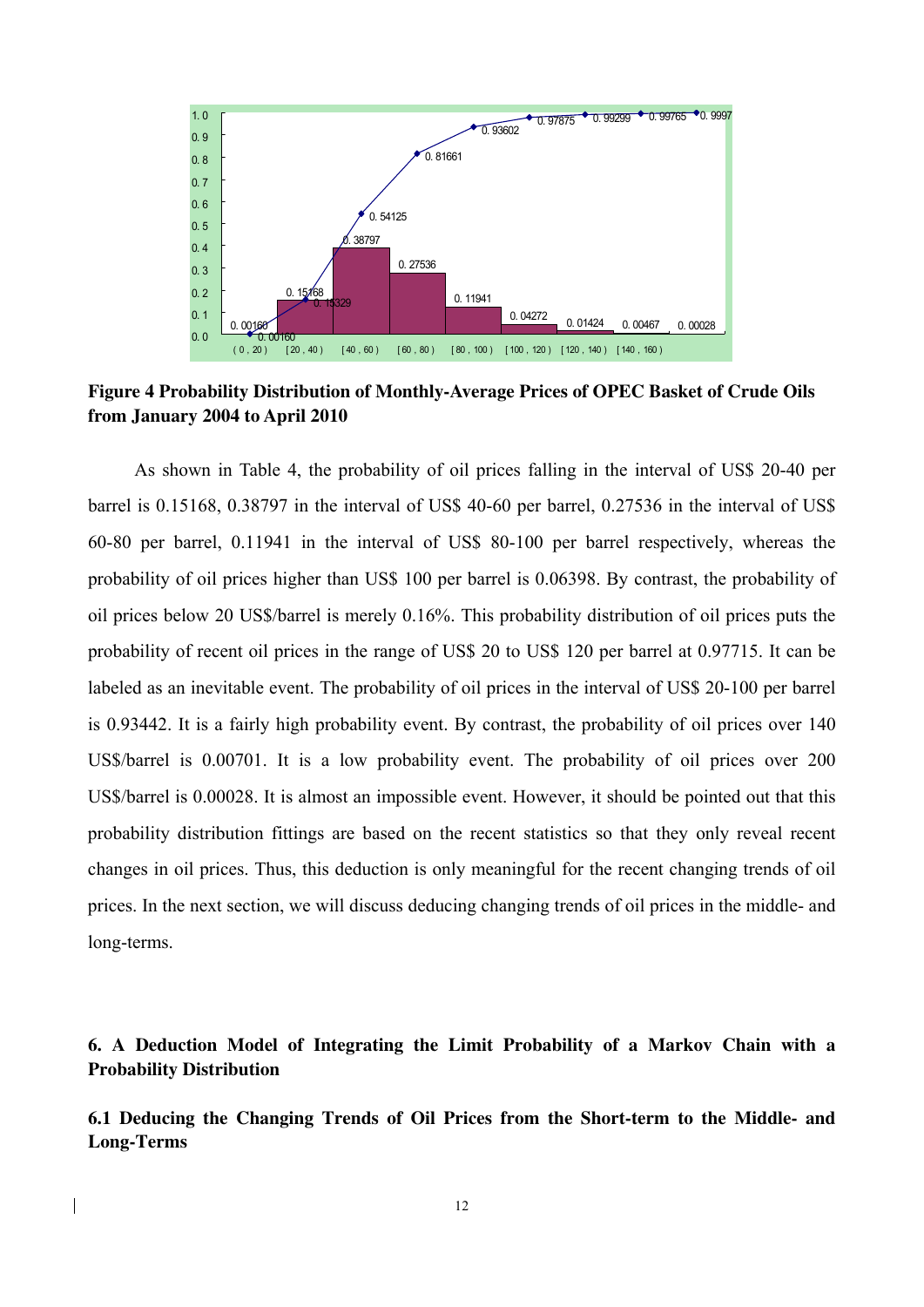Sections 4 and 5 discuss the Markov Chain model and the probability distribution function model, separately. By integrating the two models, we can infer the changing trends of oil prices from the short-term to the middle- and long-terms.

| Price interval                                          | (0, 40]   | (40, 60]  | (60, 80] | (80, 100] | (100, 120] | (120, 140] |
|---------------------------------------------------------|-----------|-----------|----------|-----------|------------|------------|
| Probability value of a<br>log-normality<br>distribution | 0.1533    | 0.3880    | 0.2754   | 0.1194    | 0.0427     | $0.02125*$ |
| Limit probability<br>value of Markov<br>chain           | 0.0634    | 0.2948    | 0.3281   | 0.1712    | 0.0856     | 0.0571     |
| The difference<br>between the two<br>probabilities      | $-0.0898$ | $-0.0932$ | 0.0527   | 0.0518    | 0.0429     | 0.03585    |
| The percentage of the<br>above difference $(\% )$       | $-58.59$  | $-24.02$  | 19.14    | 43.38     | 100.47     | 168.71     |

**Table 5 A Comparison between Log-normality Distribution Fitting and Limit Probability of a Markov Chain of Oil Price Series**

\*0.02125 is the probability of the crude oil prices higher than US\$ 120 per barrel.

As shown in Table 5, the probability of oil prices being 40 US\$/barrel or less is 0.1533 in the short-term, while such a probability is 0.0634 in the middle- and long-terms, 58.59% less than that in the short-term. The probability of oil prices being in the (40, 60] interval is reduced from 0.3880 in the short-term to 0.2948 in the middle- and long-terms by 24.02%. By contrast, the probability of oil prices falling in the (60, 80] interval or above has all gone up, with an increase ranging from 19.14% for the (60, 80] interval to168.71 % for the (120, 140] interval. To put it simply in Table 6, taking 60 US\$/barrel as a dividing line, we can see that the probability of oil prices below 60 US\$/barrel is decreasing from the short-term to the middle- and long-terms, while the corresponding probability of being over 60 US\$/barrel is increasing.

It can be seen from Table 6, in the future period of time, oil prices of 60 US\$/barrel or less will be reduced by 18.31%, while the oil prices being higher than 60 US\$/barrel will increase by 18.31%. On the other hand, the expectation value of a log-normality distribution of recent changing trends of oil prices is 62.7 US\$/barrel, while the expectation value of a Markov Chain reflecting the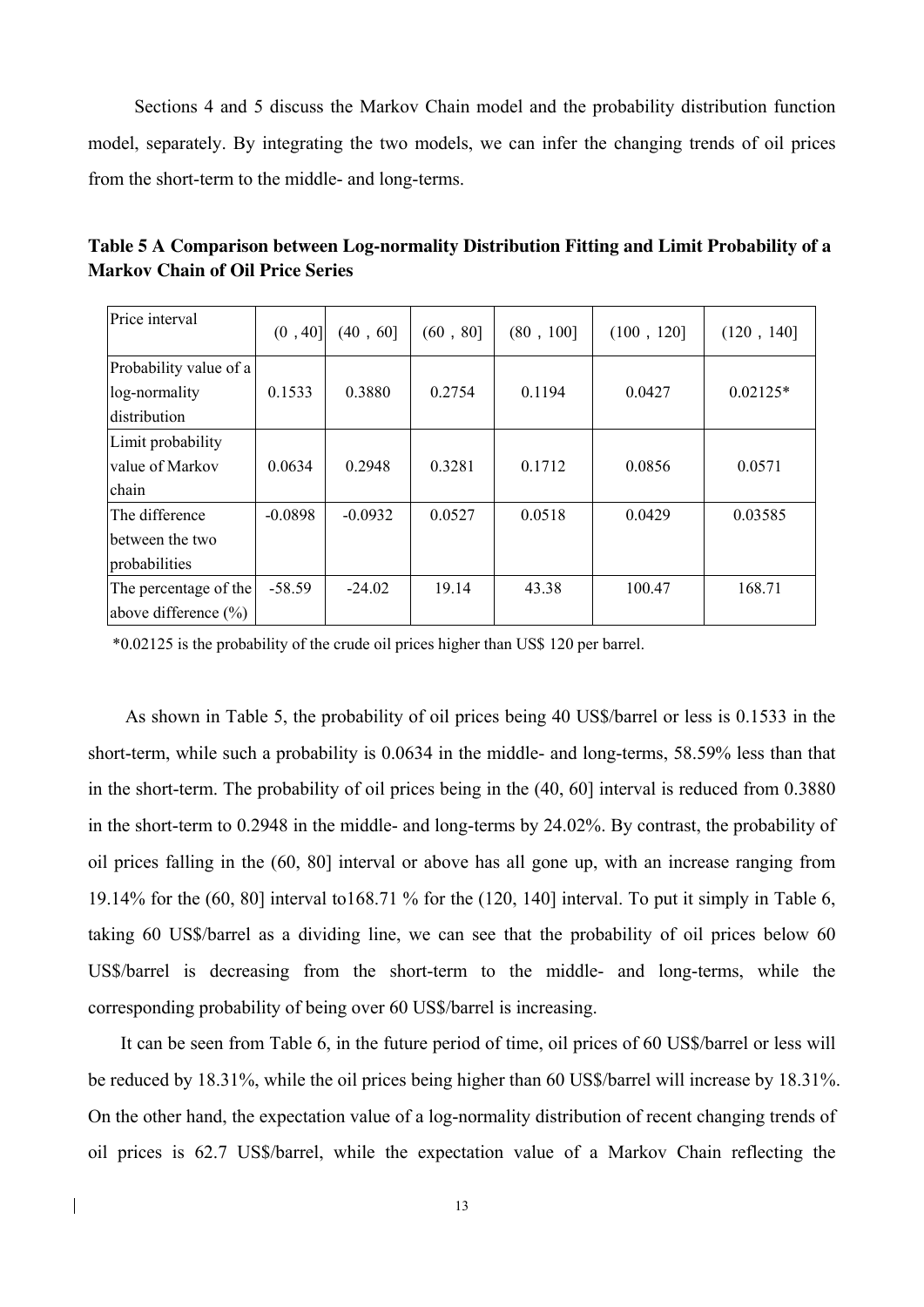middle-long term changing trends of oil prices is 71.8 US\$/barrel. There is the difference of 9.1 US\$/barrel. This means that the monthly-average oil prices will have an absorbing capacity and changing range of about 9 US\$/barrel as oil prices tend to go up in the future.

# **Table 6 A Two-State Comparison between a Log-normality Distribution Fitting and the Limit Probability of Markov Chain of Oil Prices Series**

|                                                 | (0, 60]   | (60, 140] |
|-------------------------------------------------|-----------|-----------|
| Log-normality probability                       | 0.5413    | 0.45875   |
| Limit probability of a Markov<br>chain          | 0.3582    | 0.6418    |
| The difference between the two<br>probabilities | $-0.1831$ | 0.1831    |

## **6.2 Will a Period of Soaring Oil Prices Reemerge?**

From 2004-2009, oil prices had experienced a trend-circle "fluctuating at low level fluctuating at high level—soaring extraordinarily—falling swiftly—rising slowly". Does this circle reoccur or will oil prices soar extraordinarily again? In what follows, we will address this issue by comparing the probability distribution and the limit probability of a Markov Chain of changing oil prices.

 Suppose that the length of a deduction period is the same as 76 months of the sample statistic. Multiplying the probability of a log-normality distribution and the limit probability of a Markov Chain in Table 5 by the sample observations of 76, we have the theoretical frequency of a log-normality distribution and the limit frequency of a Markov chain of oil prices, as shown in Table 7.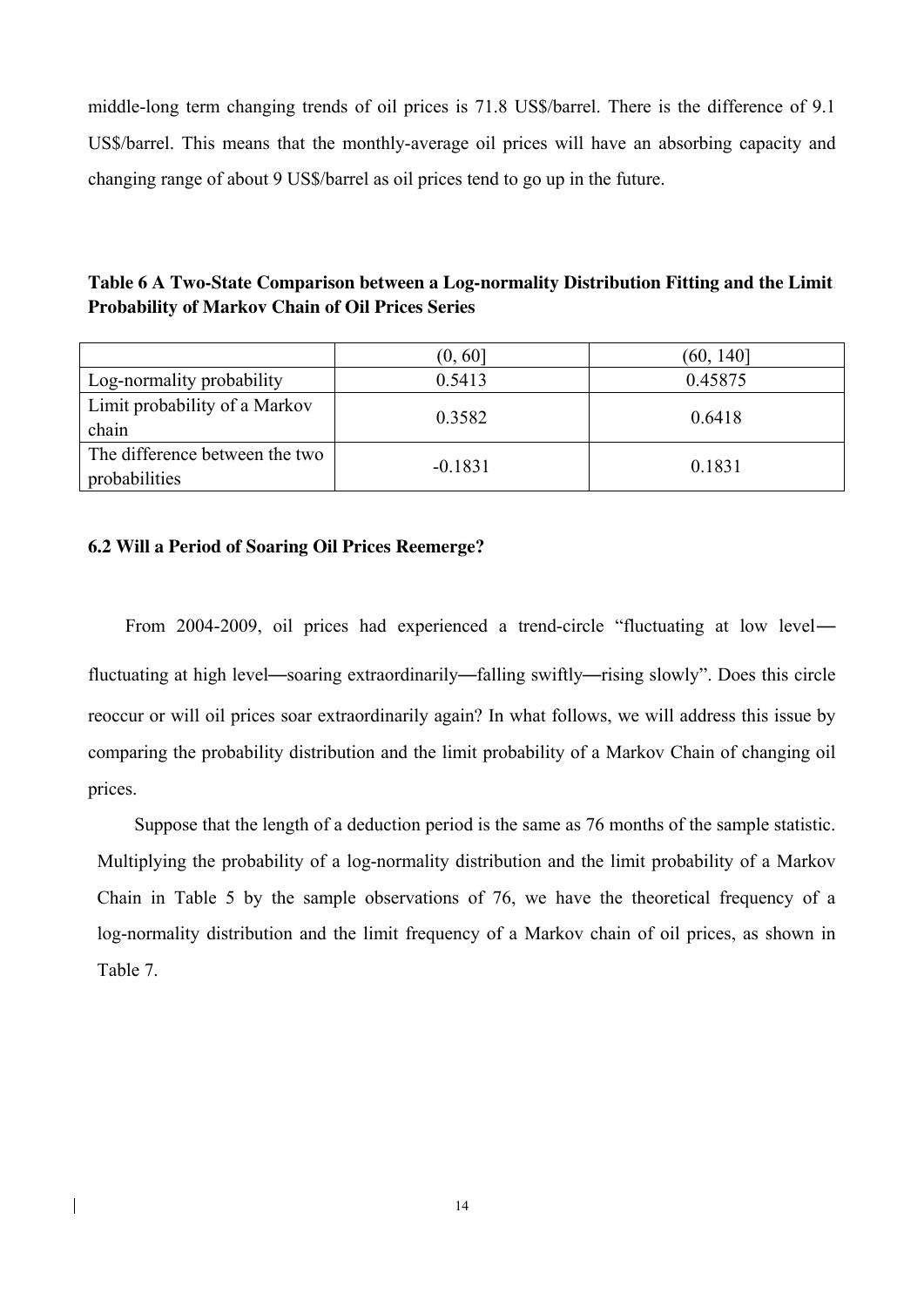**Table 7 A Comparison between the Theoretical Frequency of a Log-normality Distribution and the Limit Frequency of a Markov Chain**

|                         | (0, 40]  | (40, 60] | (60, 80] | (80, 100] | (100, 120] | (120, 140] |  |
|-------------------------|----------|----------|----------|-----------|------------|------------|--|
| Theoretical             |          |          |          |           |            |            |  |
| frequency of            | 11.65    | 29.49    | 20.93    | 9.07      | 3.25       | $1.62*$    |  |
| log-normality           |          |          |          |           |            |            |  |
| distribution            |          |          |          |           |            |            |  |
| Limit frequency of a    | 4.82     | 22.40    | 24.93    | 13.01     | 6.50       | 4.34       |  |
| Markov Chain            |          |          |          |           |            |            |  |
| The difference          |          |          |          |           |            |            |  |
| between the two         | $-6.83$  | $-7.09$  | 4.00     | 3.94      | 3.25       | 2.72       |  |
| frequencies             |          |          |          |           |            |            |  |
| The percentage          | $-58.63$ | $-24.04$ | 19.13    | 43.44     | 100.00     | 167.90     |  |
| of the above difference |          |          |          |           |            |            |  |
| (%)                     |          |          |          |           |            |            |  |
| The sum of positive     |          |          |          |           |            |            |  |
| and negative numbers    |          | -14      | 14       |           |            |            |  |
| in the above rows       |          |          |          |           |            |            |  |

\*1.62 is the theoretical frequency of a log-normality distribution of crude oil prices higher than US\$ 120 per barrel.

It can be observed from Table 7 that the number of months of oil prices falling in the (0, 60] interval is decreasing. Specifically, the number of monthly oil prices in the (0, 40] interval has been reduced from 11.65 to 4.82 by 6.83, and the number in the (40, 60] interval has dropped from 29.49 to 22.40 by 7.09. They together drop by 13.92≈14. By contrast, the number of oil prices in the (60, 140] interval is increasing. The number of monthly oil prices in the (60, 80] interval, in the (80, 100] interval, in the (100, 120] interval and in the (120, 140] interval has increased by 4.00, 3.94, 3.25 and 2.72, respectively. The sum of the total increased number is 13.91≈14, which equals to the total decreased number. But the increasing range of each interval is different. The higher the interval is, the faster it increases. It is worth noting that in the next 76 months the frequency of oil prices falling in the (0, 60] interval will decrease approximately by 14, that is, 14 months. By contrast, the number of months in which oil prices are in the (60, 140] interval will increase by 14. Of the total, 4 out of 14 have moved into the middle-level state of oil prices, while all the rest will jump into the (80, 140] interval. This clearly shows that the possibility of shifting to the super-high state is even higher than that to the middle-level state. This kind of interval-state shifting can be considered as a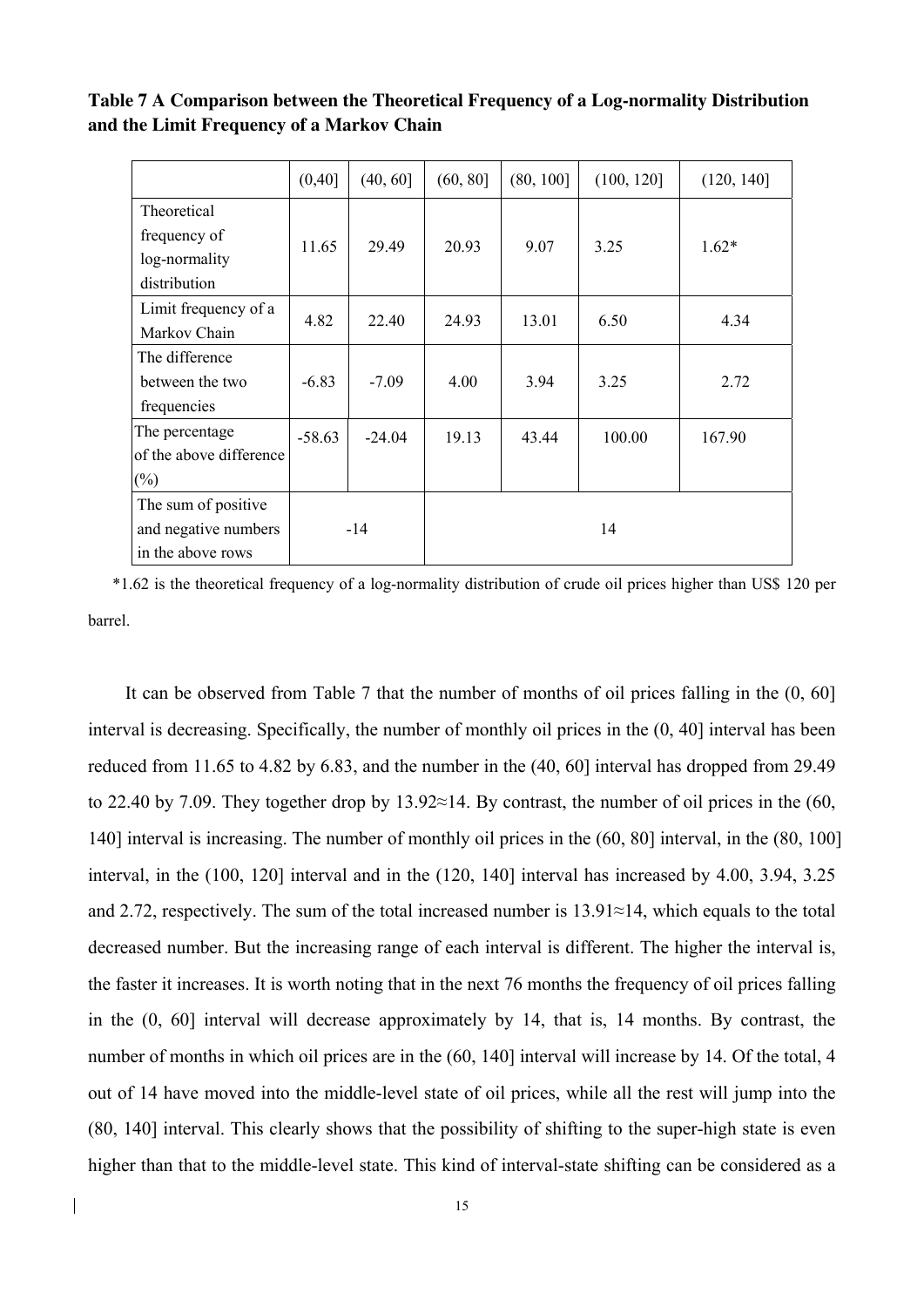jump. It indicates the reoccurrence of oil price soaring. At some point in the future, oil price will soar again after maintaining at the level in the (60, 80] interval. Moreover, the duration of future price soaring would last longer than the previous one. The soaring range would be broadened as well. However, it should be pointed out that from the general distribution of oil prices, the probability of oil prices below 120 US\$/barrel is 0.9788, indicating that this price level or less would prevail in the world oil market. Meanwhile, the probability of oil prices below 100 US\$/barrel is 0.9360, and the probability of oil prices below 80 US\$/barrel is 0.8166, all of which would have played a role in stabilizing oil prices.

According to our deduction, oil prices will not soar extraordinarily. In 1998, when oil price exceeded 100 US\$/barrel, Goldman Sachs had estimated that oil prices could go up to reach 200 US\$/barrel in 2009 (Associated Press, 2009). History has shown that this was the exaggeration of reality. From our analysis of a probability distribution, the probability of oil prices above 200 US\$/barrel is less than 0.0003. It is considered an impossible event.

#### **6.3 Verification on our Trend Deduction of Oil Prices by Actual Oil Prices**

Using sample statistics up to April 2010, we have deduced the changing trends of oil prices by the limit probability of a Markov Chain. The validity and practicability of this deduction can be verified by the actual changing trends of oil prices from May 2010 to October 2010, the months that immediately follow our sample period, as shown in Table 8.

# **Table 8 The Spot Monthly-Average Oil Prices of OPEC Basket of Crude Oils from May 2010 to October 2010** (US\$/Barrel)

| May 2010 | June 2010 | <b>July 2010</b> |       | August 2010   September 2010   October 2010 |       |
|----------|-----------|------------------|-------|---------------------------------------------|-------|
| 74.48    | 72.95     | 72.51            | 74.30 | 79.86                                       | 80.55 |

*Source:* Compiled based on OPEC (2010).

All these monthly prices fall in the [40, 100) interval. This confirms our aforementioned judgment that oil prices will fall into this most possible interval by a probability of 0.7828.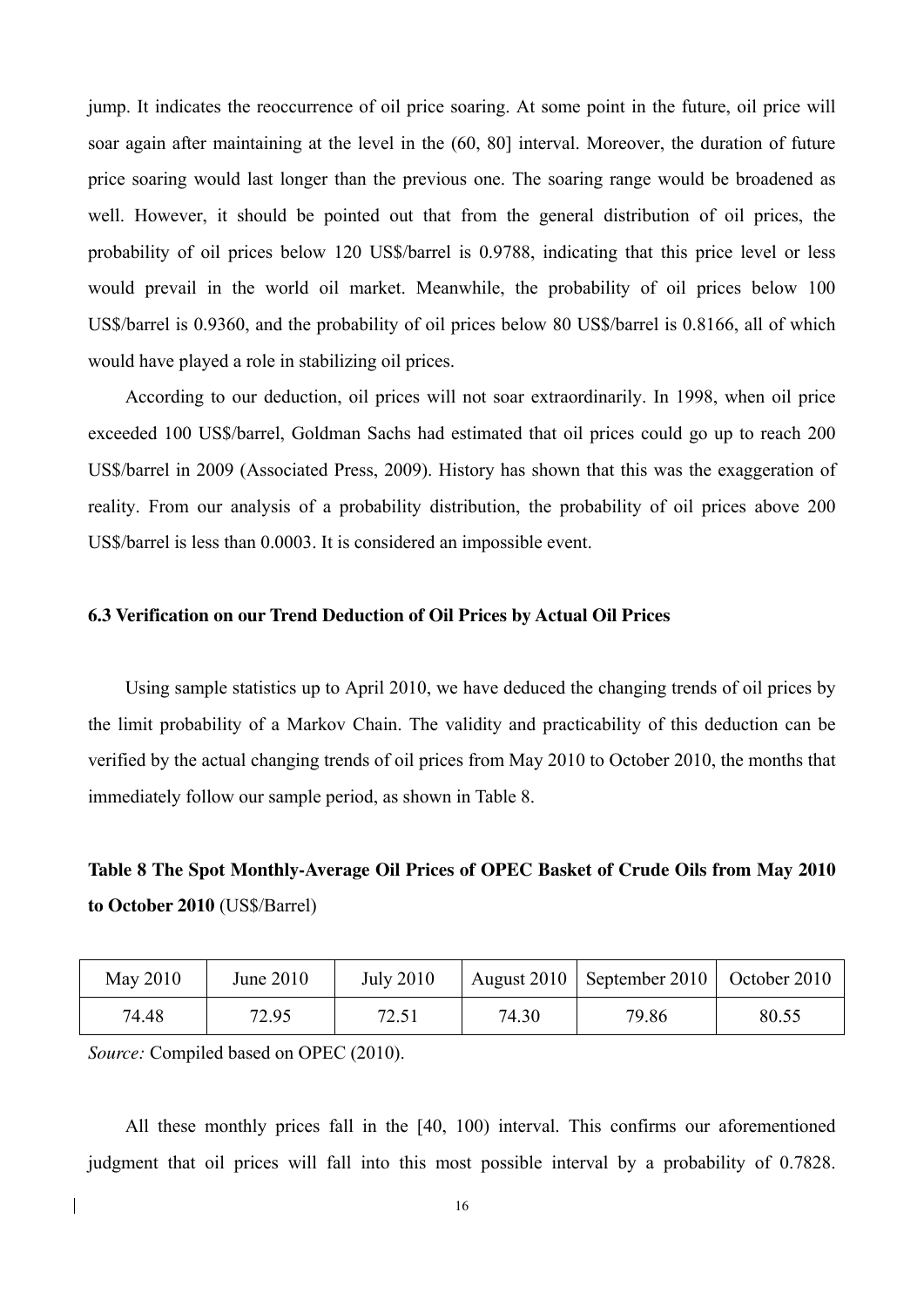Moreover, all these 6 monthly prices are in the middle-level state and middle- and high-level state of the interval, namely, the E*m*[60, 80) and E*mh*[80, 100) intervals, of which 5 monthly oil prices are in the E*m*[60, 80) interval. This shows that deducing trends of fluctuating oil prices by the limit probability of a Markov Chain is reliable, thus reinforcing practical value of this model.

### **7. Conclusions**

Crude oil prices have been fluctuating over time and by a large range. It is the disorganization of oil price series that makes it difficult to deduce the changing trends of oil prices in the middleand long-terms and predict their price levels in the short-term. Our paper has established a trend deduction model of fluctuating oil prices. This model integrates the probability distribution of oil price series with the limit probability distribution of a Markov Chain. The probability distribution of oil price series reveals the short-term changing trends of oil prices, while the limit probability of oil price series as a Markov Chain reflects the middle-long term changing trends of oil prices. The difference between them indicates specific changes in a variety of oil price states from the short-term to the middle- and long-terms.

Based on the integrated model, we have deduced the changing trends of oil prices in the next 76 months. Our results match the actual changing trends of oil prices in the 6 months that immediately followed our sample period of up to April 2010, and show that oil prices will continue to increase. The probability of oil prices below 40 US\$/barrel has been reduced by 58.6% while that of oil prices over 80 US\$/barrel has increased markedly. However, the probability of middle-level oil prices ranging from 40 to 100 US\$/barrel approximates 80%. This price level would prevail in the world oil market. Although it is still possible that future oil prices will soar extraordinarily, these are the occasional events. They cannot shake the overall changing trends of oil prices.

## **References**

Arimoto, S. (1985), *The Contemporary Information Theory*, Posts & Telecom Press, Beijing, pp. 33-38.

Associated Press (2009), Analyst: \$200 Oil Could Happen This Year, May 6, Available at: <http://www.msnbc.msn.com/id/24482312/ns/business-autos>.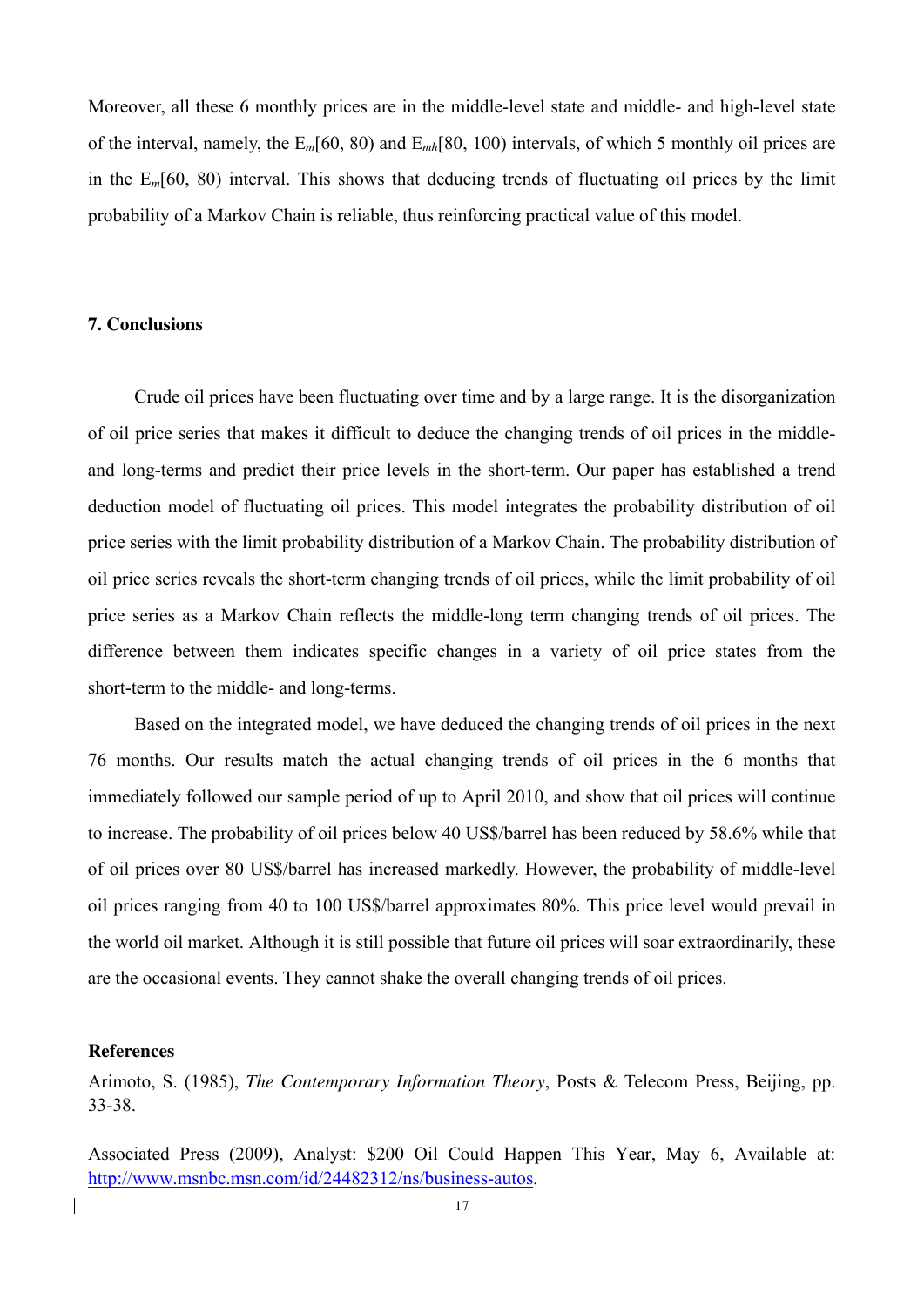Fisz, M. (1980), *Probability Theory and Mathematical Statistics,* 3rd Edition, Krieger Publishing, Huntington, New York.

Holmes, M.J. and P. Wang (2003), Oil Price Shocks and the Asymmetric Adjustment of UK Output: a Markov-switching Approach, *International Review of Applied Economics*, Vol. 17, No. 2, pp.181–192.

Jing, Y., Wang, S., and Q. Yuan (1986), *The Application of Markov Process in Geology*, Geological Publishing House, Beijing, pp. 48-50.

Kosobud, R.F. and H. H. Stokes (1978), Oil Market Share Dynamics: A Markov Chain Analysis of Consumer and Producer Adjustments, *Empirical Economics*, Vol. 3, No. 4, pp. 253-275.

Lu, D. (1987), *Stochastic Process and Application*, Tsinghua Press, Beijing, pp. 38-44.

Organization of the Petroleum Exporting Countries (OPEC, 2010), OPEC Basket Price, Geneva, Available at: [http://www.opec.org/opec\\_web/en/data\\_graphs/40.htm.](http://www.opec.org/opec_web/en/data_graphs/40.htm)

Song, D. (2005), The Applications of Markov Law in Predicting the Price of Petroleum, *Value Engineering*, No.12, pp.105-106.

Vo, M.T. (2009), Regime-switching Stochastic Volatility: Evidence from the Crude Oil Market, *Energy Economics*, Vol. 31, No. 5, pp.779-788.

Wang, Z. (1979), *Basics of Probability Theory and its Application*, China Science Press, Beijing, pp.181-188.

Wei, W., Chen, Z. and J. Wang (2006), A Research on the Three States Markov-Switching Mode -An Application in the Analysis of World Oil Price Fluctuation, *The Study of Finance and Economics*, No.6, pp.120-131

Xu, H. (2001), The Application of Markov Chain in the Research of Import Commodities Market in Kazakstan, in M.M. Shyngysbaeva (ed.), *Kazakstan Economic Reform: Experience, Theory and Practice*, Almaty, Kazakhstan*,* pp. 129-139.